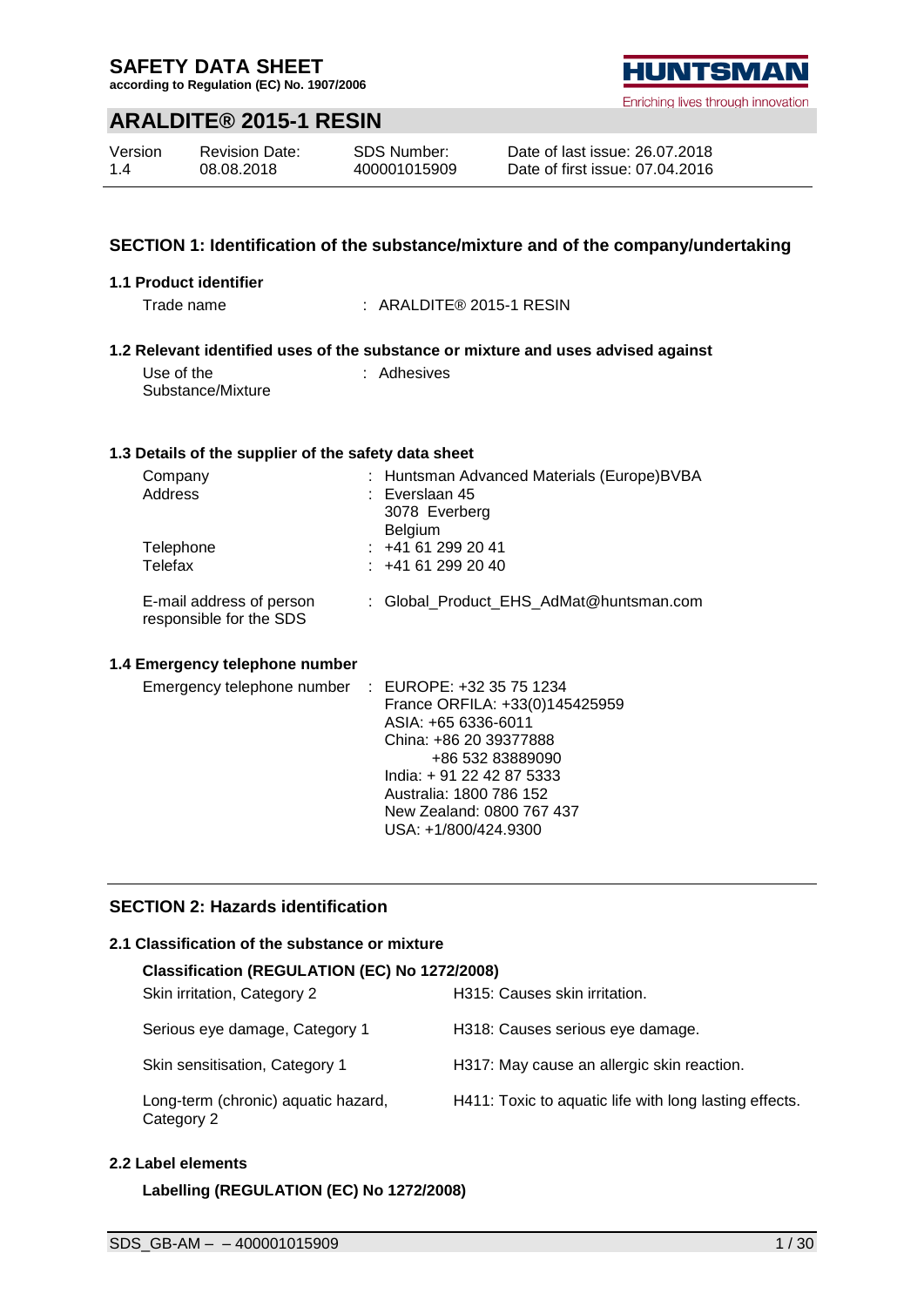**according to Regulation (EC) No. 1907/2006**

# **ARALDITE® 2015-1 RESIN**

| Version<br>1.4 | <b>Revision Date:</b><br>08.08.2018 | <b>SDS Number:</b><br>400001015909                                         | Date of last issue: 26.07.2018<br>Date of first issue: 07.04.2016                                                                                                                                          |
|----------------|-------------------------------------|----------------------------------------------------------------------------|------------------------------------------------------------------------------------------------------------------------------------------------------------------------------------------------------------|
|                | Hazard pictograms                   |                                                                            |                                                                                                                                                                                                            |
|                | Signal word                         | Danger                                                                     |                                                                                                                                                                                                            |
|                | <b>Hazard statements</b>            | H <sub>315</sub><br>H317<br>H318<br>H411                                   | Causes skin irritation.<br>May cause an allergic skin reaction.<br>Causes serious eye damage.<br>Toxic to aquatic life with long lasting effects.                                                          |
|                | Precautionary statements            | <b>Prevention:</b><br>P <sub>261</sub><br>P <sub>264</sub><br>P273<br>P280 | Avoid breathing mist or vapours.<br>Wash skin thoroughly after handling.<br>Avoid release to the environment.<br>Wear protective gloves/ eye protection/ face<br>protection.                               |
|                |                                     | <b>Response:</b><br>P305 + P351 + P338 + P310<br>P391                      | IF IN EYES: Rinse cautiously<br>with water for several minutes. Remove<br>contact lenses, if present and easy to do.<br>Continue rinsing. Immediately call a<br>POISON CENTER/doctor.<br>Collect spillage. |

Hazardous components which must be listed on the label:

2,2'-[(1-methylethylidene)bis(4,1-phenyleneoxymethylene)]bisoxirane

Formaldehyde, oligomeric reaction products with 1-chloro-2,3-epoxypropane and phenol

1,4-bis(2,3-epoxypropoxy)butane

bisphenol A - epoxy resins, number average MW >700 - <1100

2-Propenoic acid, reaction products with dipentaerythritol

#### **2.3 Other hazards**

This substance/mixture contains no components considered to be either persistent, bioaccumulative and toxic (PBT), or very persistent and very bioaccumulative (vPvB) at levels of 0.1% or higher.

### **SECTION 3: Composition/information on ingredients**

#### **3.2 Mixtures**

#### **Hazardous components**

| Chemical name                         | CAS-No.                    | Classification      | Concent   |
|---------------------------------------|----------------------------|---------------------|-----------|
|                                       | EC-No.                     |                     | ration    |
|                                       | Index-No.                  |                     | (% w/w)   |
|                                       | <b>Registration number</b> |                     |           |
| $2,2'$ -[(1-methylethylidene)bis(4,1- | 1675-54-3                  | Skin Irrit. 2; H315 | $>= 30 -$ |
| phenyleneoxymethylene)]bisoxir        | 216-823-5                  | Eve Irrit. 2: H319  | < 60      |

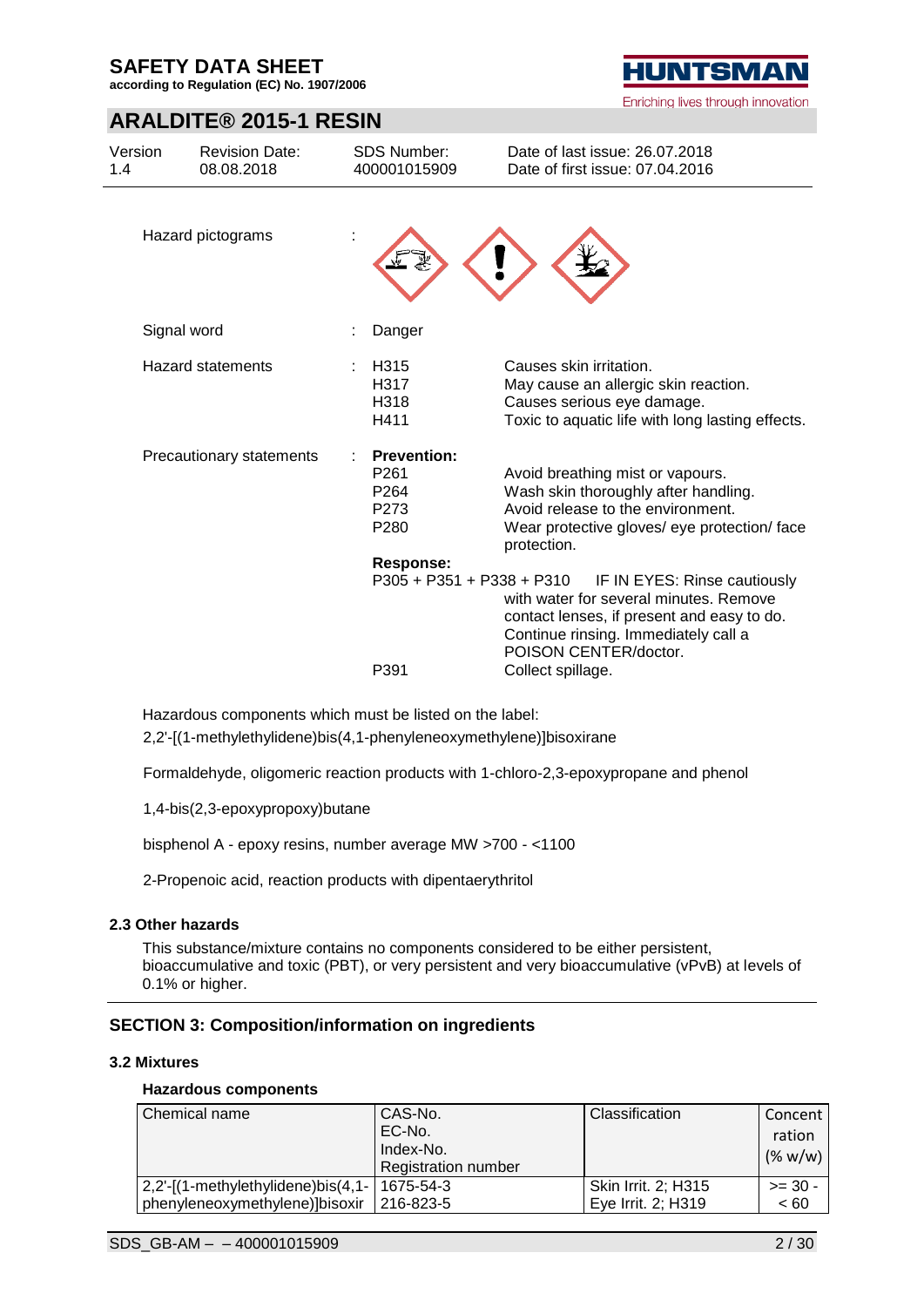**according to Regulation (EC) No. 1907/2006**

**HUNTSMAN** Enriching lives through innovation

# **ARALDITE® 2015-1 RESIN**

| Version | <b>Revision Date:</b> | SDS Number:  | Date of last issue: 26.07.2018  |  |
|---------|-----------------------|--------------|---------------------------------|--|
| 1.4     | 08.08.2018            | 400001015909 | Date of first issue: 07.04.2016 |  |
|         |                       |              |                                 |  |

| ane                                                                                         | 603-073-00-2<br>01-2119456619-26                           | <b>Skin Sens. 1; H317</b><br>Aquatic Chronic 2;<br>H411                                                                                                       |                    |
|---------------------------------------------------------------------------------------------|------------------------------------------------------------|---------------------------------------------------------------------------------------------------------------------------------------------------------------|--------------------|
| Formaldehyde, oligomeric<br>reaction products with 1-chloro-<br>2,3-epoxypropane and phenol | 9003-36-5<br>500-006-8<br>01-2119454392-40                 | Skin Irrit. 2; H315<br><b>Skin Sens. 1; H317</b><br>Aquatic Chronic 2;<br>H411                                                                                | $>= 13 -$<br>< 30  |
| $1,4-Bis(2,3-$<br>epoxypropoxy) butane                                                      | 2425-79-8<br>219-371-7<br>603-072-00-7<br>01-2119494060-45 | Acute Tox. 4; H302<br>Acute Tox. 4; H332<br>Acute Tox. 4; H312<br>Skin Irrit. 2; H315<br>Eye Dam. 1; H318<br>Skin Sens. 1; H317<br>Aquatic Chronic 3;<br>H412 | $>= 3 - 5$<br>10   |
| bisphenol A - epoxy resins,<br>number average MW >700 -<br>< 1100                           | 25068-38-6<br>Polymer                                      | Skin Irrit. 2; H315<br>Eye Irrit. 2; H319<br>Skin Sens. 1; H317                                                                                               | $>= 1 - 5$<br>10   |
| 2-Propenoic acid, reaction<br>products with dipentaerythritol                               | 1384855-91-7<br>01-2119980666-22                           | Eye Irrit. 2; H319<br>Skin Sens. 1A; H317<br>Aquatic Chronic 3;<br>H412                                                                                       | $>= 2.5 -$<br>< 10 |

For explanation of abbreviations see section 16.

Both 25068-38-6 and 1675-54-3 can be used to describe the epoxy resin which is produced through the reaction of Bisphenol A and Epichlorohydrin

### **SECTION 4: First aid measures**

#### **4.1 Description of first aid measures**

| General advice          | : Move out of dangerous area.<br>Consult a physician.<br>Show this safety data sheet to the doctor in attendance.<br>Treat symptomatically.<br>Get medical attention if symptoms occur.                                                                                                                                                                                      |
|-------------------------|------------------------------------------------------------------------------------------------------------------------------------------------------------------------------------------------------------------------------------------------------------------------------------------------------------------------------------------------------------------------------|
| If inhaled              | : If inhaled, remove to fresh air.<br>Get medical attention if symptoms occur.                                                                                                                                                                                                                                                                                               |
| In case of skin contact | : If skin irritation persists, call a physician.<br>If on skin, rinse well with water.<br>If on clothes, remove clothes.                                                                                                                                                                                                                                                     |
| In case of eye contact  | : Small amounts splashed into eyes can cause irreversible<br>tissue damage and blindness.<br>In the case of contact with eyes, rinse immediately with plenty<br>of water and seek medical advice.<br>Continue rinsing eyes during transport to hospital.<br>Remove contact lenses.<br>Keep eye wide open while rinsing.<br>If eye irritation persists, consult a specialist. |
| If swallowed            | : Keep respiratory tract clear.<br>Do NOT induce vomiting.                                                                                                                                                                                                                                                                                                                   |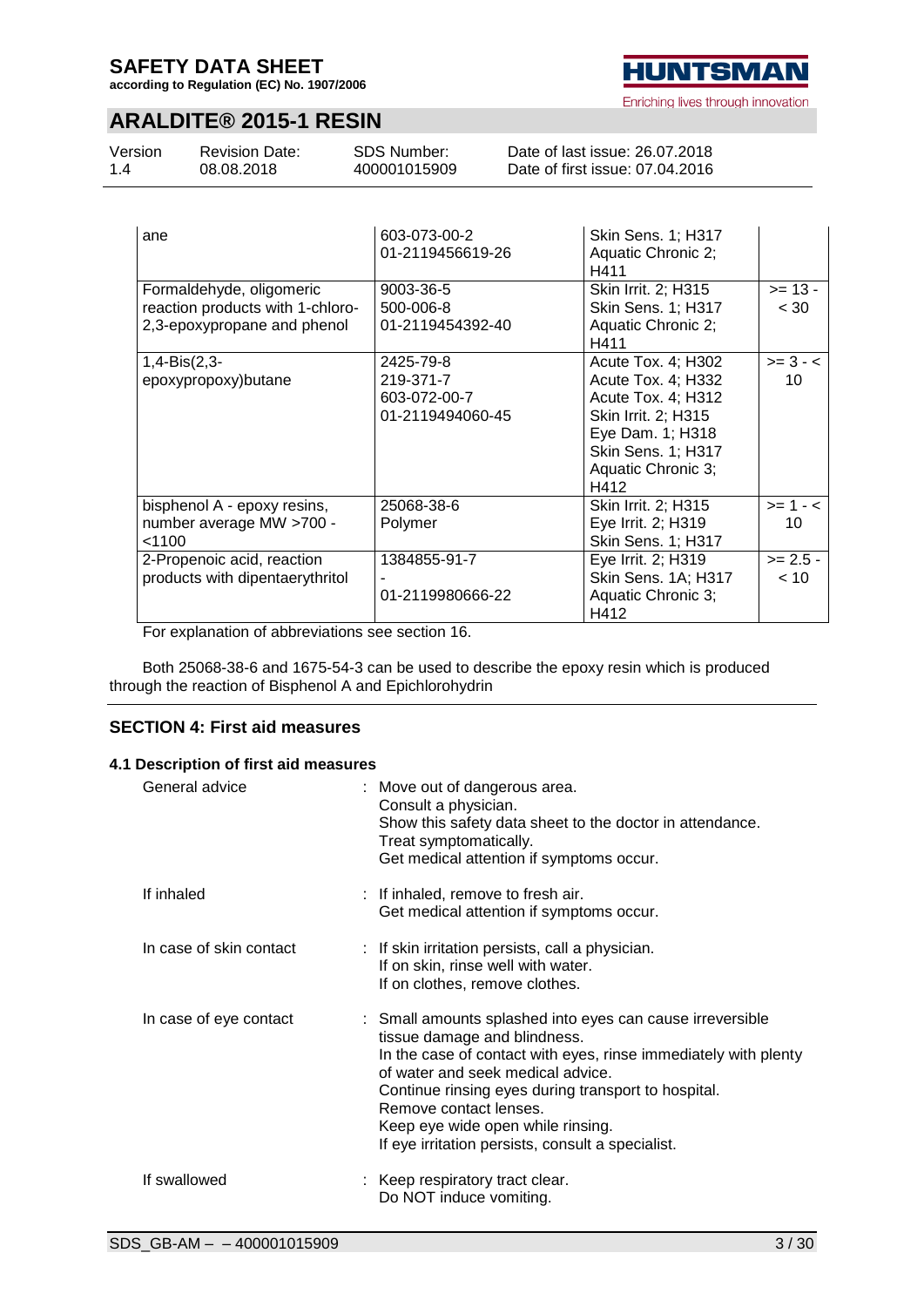**according to Regulation (EC) No. 1907/2006**



Enriching lives through innovation

### **ARALDITE® 2015-1 RESIN**

| Version | <b>Revision Date:</b> | <b>SDS Number:</b> |
|---------|-----------------------|--------------------|
| 1.4     | 08.08.2018            | 400001015909       |

Date of last issue: 26.07.2018 Date of first issue: 07.04.2016

Never give anything by mouth to an unconscious person. If symptoms persist, call a physician. Take victim immediately to hospital.

**4.2 Most important symptoms and effects, both acute and delayed** None known.

**4.3 Indication of any immediate medical attention and special treatment needed**

Treatment : Treat symptomatically.

### **SECTION 5: Firefighting measures**

| 5.1 Extinguishing media<br>Suitable extinguishing media : |                           | Use extinguishing measures that are appropriate to local                                                                                                                                                                        |
|-----------------------------------------------------------|---------------------------|---------------------------------------------------------------------------------------------------------------------------------------------------------------------------------------------------------------------------------|
|                                                           |                           | circumstances and the surrounding environment.                                                                                                                                                                                  |
| Unsuitable extinguishing<br>media                         |                           | : High volume water jet                                                                                                                                                                                                         |
| 5.2 Special hazards arising from the substance or mixture |                           |                                                                                                                                                                                                                                 |
| Specific hazards during<br>firefighting                   | $\mathbb{R}^{\mathbb{Z}}$ | Do not allow run-off from fire fighting to enter drains or water<br>courses.                                                                                                                                                    |
| 5.3 Advice for firefighters                               |                           |                                                                                                                                                                                                                                 |
| Special protective equipment<br>for firefighters          |                           | : Wear self-contained breathing apparatus for firefighting if<br>necessary.                                                                                                                                                     |
| Specific extinguishing<br>methods                         |                           | : No data is available on the product itself.                                                                                                                                                                                   |
| Further information                                       |                           | : Collect contaminated fire extinguishing water separately. This<br>must not be discharged into drains. Fire residues and<br>contaminated fire extinguishing water must be disposed of in<br>accordance with local regulations. |

### **SECTION 6: Accidental release measures**

|                                  | 6.1 Personal precautions, protective equipment and emergency procedures                                                                                                                      |
|----------------------------------|----------------------------------------------------------------------------------------------------------------------------------------------------------------------------------------------|
| Personal precautions             | : Use personal protective equipment.<br>Refer to protective measures listed in sections 7 and 8.                                                                                             |
| 6.2 Environmental precautions    |                                                                                                                                                                                              |
| <b>Environmental precautions</b> | : Prevent product from entering drains.<br>Prevent further leakage or spillage if safe to do so.<br>If the product contaminates rivers and lakes or drains inform<br>respective authorities. |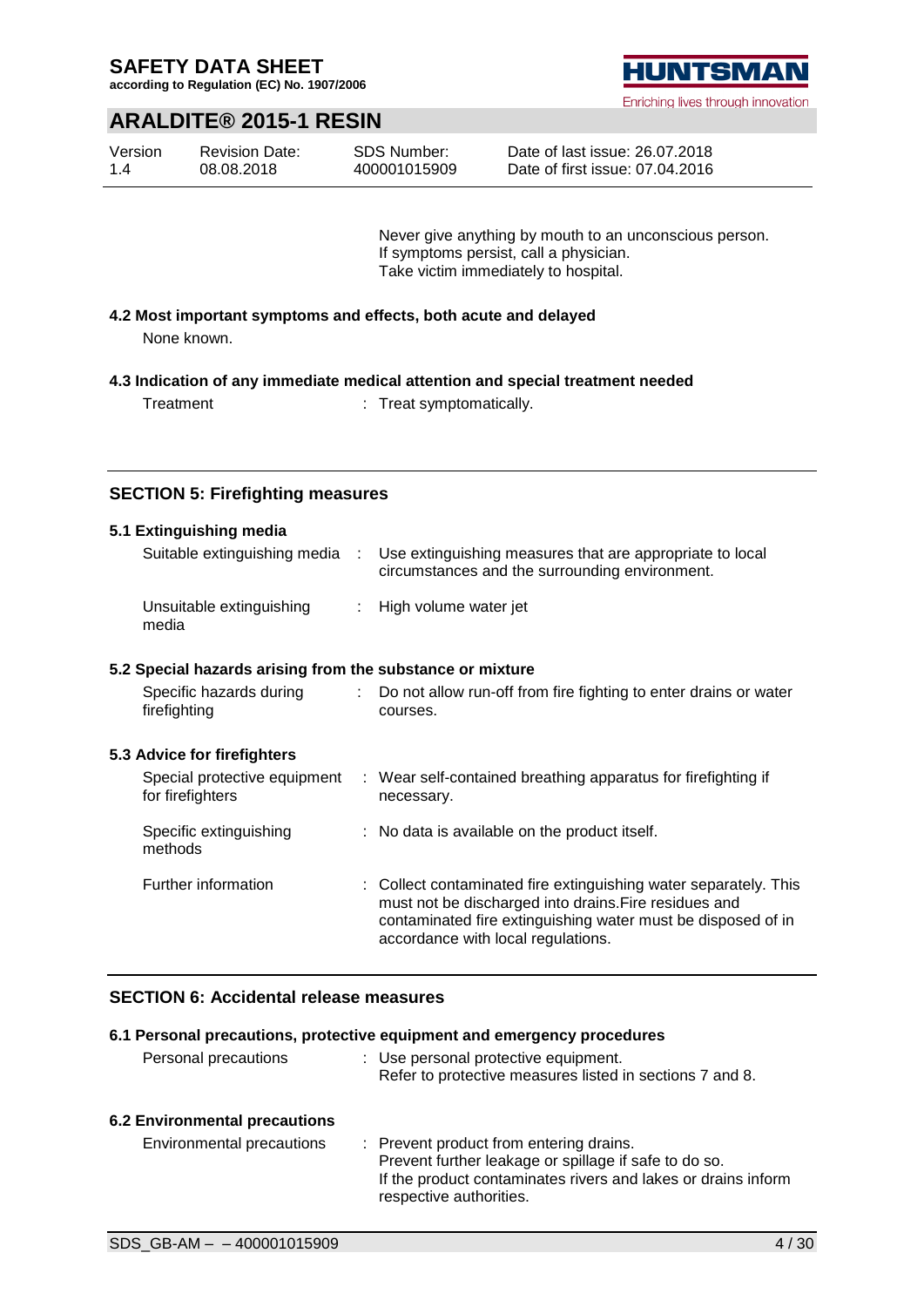**according to Regulation (EC) No. 1907/2006**

### **ARALDITE® 2015-1 RESIN**

| Version | <b>Revision Date:</b> | SDS Number:  |
|---------|-----------------------|--------------|
| 1.4     | 08.08.2018            | 400001015909 |



Date of last issue: 26.07.2018 Date of first issue: 07.04.2016

### **6.3 Methods and material for containment and cleaning up**

Methods for cleaning up : Soak up with inert absorbent material (e.g. sand, silica gel, acid binder, universal binder, sawdust). Keep in suitable, closed containers for disposal.

#### **6.4 Reference to other sections**

For disposal considerations see section 13., See Section 1 for emergency contact information., For personal protection see section 8.

### **SECTION 7: Handling and storage**

#### **7.1 Precautions for safe handling**

| Advice on safe handling                            | : Do not breathe vapours or spray mist.<br>Avoid exposure - obtain special instructions before use.<br>Avoid contact with skin and eyes.<br>For personal protection see section 8.<br>Smoking, eating and drinking should be prohibited in the<br>application area.<br>To avoid spills during handling keep bottle on a metal tray.<br>Dispose of rinse water in accordance with local and national<br>regulations.<br>Persons susceptible to skin sensitisation problems or asthma,<br>allergies, chronic or recurrent respiratory disease should not<br>be employed in any process in which this mixture is being<br>used. |
|----------------------------------------------------|------------------------------------------------------------------------------------------------------------------------------------------------------------------------------------------------------------------------------------------------------------------------------------------------------------------------------------------------------------------------------------------------------------------------------------------------------------------------------------------------------------------------------------------------------------------------------------------------------------------------------|
| Advice on protection against<br>fire and explosion | : Normal measures for preventive fire protection.                                                                                                                                                                                                                                                                                                                                                                                                                                                                                                                                                                            |
| Hygiene measures                                   | : When using do not eat or drink. When using do not smoke.<br>Wash hands before breaks and at the end of workday.                                                                                                                                                                                                                                                                                                                                                                                                                                                                                                            |

#### **7.2 Conditions for safe storage, including any incompatibilities**

| Requirements for storage<br>areas and containers | : Keep container tightly closed in a dry and well-ventilated<br>place. Containers which are opened must be carefully<br>resealed and kept upright to prevent leakage. Keep in properly<br>labelled containers. |
|--------------------------------------------------|----------------------------------------------------------------------------------------------------------------------------------------------------------------------------------------------------------------|
| Advice on common storage                         | : For incompatible materials please refer to Section 10 of this<br>SDS.                                                                                                                                        |
| Recommended storage<br>temperature               | $: 2 - 40 °C$                                                                                                                                                                                                  |
| Further information on<br>storage stability      | : Stable under normal conditions.                                                                                                                                                                              |
| 7.3 Specific end use(s)<br>Specific use(s)       | $:$ No data available                                                                                                                                                                                          |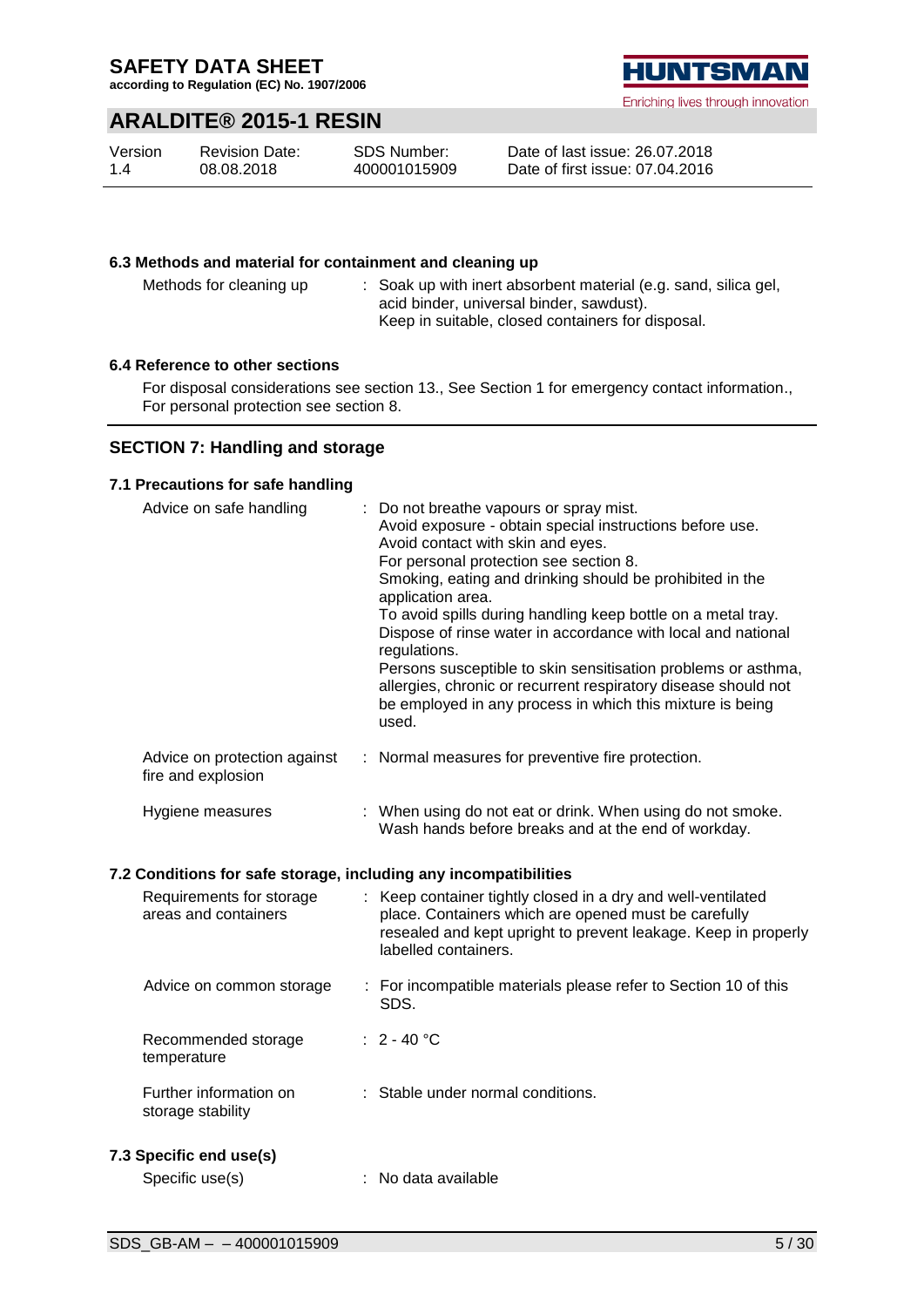**according to Regulation (EC) No. 1907/2006**

# **ARALDITE® 2015-1 RESIN**

Version 1.4

Revision Date: 08.08.2018

SDS Number: 400001015909



Enriching lives through innovation

Date of last issue: 26.07.2018 Date of first issue: 07.04.2016

### **SECTION 8: Exposure controls/personal protection**

#### **8.1 Control parameters**

### **Occupational Exposure Limits**

| Components          | CAS-No.                                                                                                                                                                                                                                                                                                                                                                                                                                                                                                                                                                                                                                                                                                                                                                                                                                                                                                                                                                                                                                                                                                                                                                                                                                                                                                                                                                                                                                                                                                                              | Value type (Form<br>of exposure) | Control parameters                                                                                                                                                                                                                                                                                                                                                                                                                                                                                                                                                                                                                                                                                                                                                                                                                                                                                                                                                                                                                                                                                                                                                                                                                                                                                                                                                                                                                                                                                                                                                                                                                                                                                                                                                                           | <b>Basis</b> |
|---------------------|--------------------------------------------------------------------------------------------------------------------------------------------------------------------------------------------------------------------------------------------------------------------------------------------------------------------------------------------------------------------------------------------------------------------------------------------------------------------------------------------------------------------------------------------------------------------------------------------------------------------------------------------------------------------------------------------------------------------------------------------------------------------------------------------------------------------------------------------------------------------------------------------------------------------------------------------------------------------------------------------------------------------------------------------------------------------------------------------------------------------------------------------------------------------------------------------------------------------------------------------------------------------------------------------------------------------------------------------------------------------------------------------------------------------------------------------------------------------------------------------------------------------------------------|----------------------------------|----------------------------------------------------------------------------------------------------------------------------------------------------------------------------------------------------------------------------------------------------------------------------------------------------------------------------------------------------------------------------------------------------------------------------------------------------------------------------------------------------------------------------------------------------------------------------------------------------------------------------------------------------------------------------------------------------------------------------------------------------------------------------------------------------------------------------------------------------------------------------------------------------------------------------------------------------------------------------------------------------------------------------------------------------------------------------------------------------------------------------------------------------------------------------------------------------------------------------------------------------------------------------------------------------------------------------------------------------------------------------------------------------------------------------------------------------------------------------------------------------------------------------------------------------------------------------------------------------------------------------------------------------------------------------------------------------------------------------------------------------------------------------------------------|--------------|
| Limestone           | 1317-65-3                                                                                                                                                                                                                                                                                                                                                                                                                                                                                                                                                                                                                                                                                                                                                                                                                                                                                                                                                                                                                                                                                                                                                                                                                                                                                                                                                                                                                                                                                                                            | TWA (inhalable<br>dust)          | 10 mg/m3                                                                                                                                                                                                                                                                                                                                                                                                                                                                                                                                                                                                                                                                                                                                                                                                                                                                                                                                                                                                                                                                                                                                                                                                                                                                                                                                                                                                                                                                                                                                                                                                                                                                                                                                                                                     | GB EH40      |
| Further information | used                                                                                                                                                                                                                                                                                                                                                                                                                                                                                                                                                                                                                                                                                                                                                                                                                                                                                                                                                                                                                                                                                                                                                                                                                                                                                                                                                                                                                                                                                                                                 |                                  | For the purposes of these limits, respirable dust and inhalable dust are those<br>fractions of airborne dust which will be collected when sampling is undertaken<br>in accordance with the methods described in MDHS14/3 General methods for<br>sampling and gravimetric analysis of respirable and inhalable dust, The<br>COSHH definition of a substance hazardous to health includes dust of any<br>kind when present at a concentration in air equal to or greater than 10 mg.m-3<br>8-hour TWA of inhalable dust or 4 mg.m-3 8-hour TWA of respirable dust.<br>This means that any dust will be subject to COSHH if people are exposed<br>above these levels. Some dusts have been assigned specific WELs and<br>exposure to these must comply with the appropriate limit., Most industrial<br>dusts contain particles of a wide range of sizes. The behaviour, deposition<br>and fate of any particular particle after entry into the human respiratory system<br>and the body response that it elicits, depend on the nature and size of the<br>particle. HSE distinguishes two size fractions for limit-setting purposes termed<br>'inhalable' and 'respirable'., Inhalable dust approximates to the fraction of<br>airborne material that enters the nose and mouth during breathing and is<br>therefore available for deposition in the respiratory tract. Respirable dust<br>approximates to the fraction that penetrates to the gas exchange region of the<br>lung. Fuller definitions and explanatory material are given in MDHS14/3.,<br>Where dusts contain components that have their own assigned WEL, all the<br>relevant limits should be complied with., Where no specific short-term<br>exposure limit is listed, a figure three times the long-term exposure should be |              |
|                     |                                                                                                                                                                                                                                                                                                                                                                                                                                                                                                                                                                                                                                                                                                                                                                                                                                                                                                                                                                                                                                                                                                                                                                                                                                                                                                                                                                                                                                                                                                                                      | dust)                            |                                                                                                                                                                                                                                                                                                                                                                                                                                                                                                                                                                                                                                                                                                                                                                                                                                                                                                                                                                                                                                                                                                                                                                                                                                                                                                                                                                                                                                                                                                                                                                                                                                                                                                                                                                                              |              |
| Further information | GB EH40<br><b>TWA (Respirable</b><br>4 mg/m $\overline{3}$<br>For the purposes of these limits, respirable dust and inhalable dust are those<br>fractions of airborne dust which will be collected when sampling is undertaken<br>in accordance with the methods described in MDHS14/3 General methods for<br>sampling and gravimetric analysis of respirable and inhalable dust, The<br>COSHH definition of a substance hazardous to health includes dust of any<br>kind when present at a concentration in air equal to or greater than 10 mg.m-3<br>8-hour TWA of inhalable dust or 4 mg.m-3 8-hour TWA of respirable dust.<br>This means that any dust will be subject to COSHH if people are exposed<br>above these levels. Some dusts have been assigned specific WELs and<br>exposure to these must comply with the appropriate limit., Most industrial<br>dusts contain particles of a wide range of sizes. The behaviour, deposition<br>and fate of any particular particle after entry into the human respiratory system<br>and the body response that it elicits, depend on the nature and size of the<br>particle. HSE distinguishes two size fractions for limit-setting purposes termed<br>'inhalable' and 'respirable'., Inhalable dust approximates to the fraction of<br>airborne material that enters the nose and mouth during breathing and is<br>therefore available for deposition in the respiratory tract. Respirable dust<br>approximates to the fraction that penetrates to the gas exchange region of the |                                  |                                                                                                                                                                                                                                                                                                                                                                                                                                                                                                                                                                                                                                                                                                                                                                                                                                                                                                                                                                                                                                                                                                                                                                                                                                                                                                                                                                                                                                                                                                                                                                                                                                                                                                                                                                                              |              |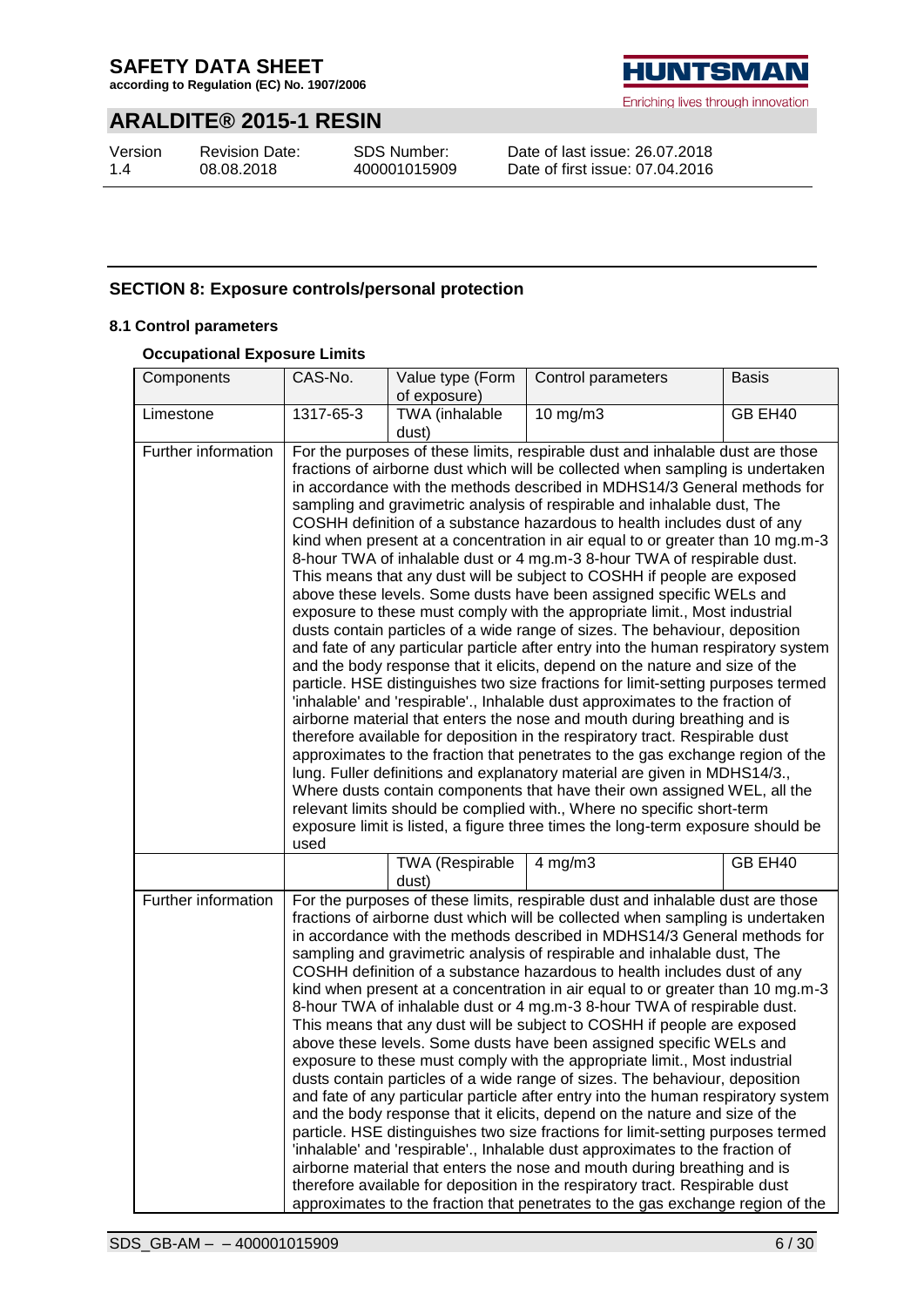**according to Regulation (EC) No. 1907/2006**



Enriching lives through innovation

# **ARALDITE® 2015-1 RESIN**

| Version | <b>Revision Date:</b> | SDS Number:  | Date of last issue: 26.07.2018  |
|---------|-----------------------|--------------|---------------------------------|
| 1.4     | 08.08.2018            | 400001015909 | Date of first issue: 07.04.2016 |

|                              | used                                                                                                                                                                                                                                                                                                                                                                                                                                        |                 | lung. Fuller definitions and explanatory material are given in MDHS14/3.,<br>Where dusts contain components that have their own assigned WEL, all the<br>relevant limits should be complied with., Where no specific short-term<br>exposure limit is listed, a figure three times the long-term exposure should be |         |
|------------------------------|---------------------------------------------------------------------------------------------------------------------------------------------------------------------------------------------------------------------------------------------------------------------------------------------------------------------------------------------------------------------------------------------------------------------------------------------|-----------------|--------------------------------------------------------------------------------------------------------------------------------------------------------------------------------------------------------------------------------------------------------------------------------------------------------------------|---------|
| Mica-group<br>minerals; Mica | 12001-26-2                                                                                                                                                                                                                                                                                                                                                                                                                                  | TWA (Inhalable) | $10$ mg/m $3$                                                                                                                                                                                                                                                                                                      | GB EH40 |
| Further information          | For the purposes of these limits, respirable dust and inhalable dust are those<br>fractions of airborne dust which will be collected when sampling is undertaken<br>in accordance with the methods described in MDHS14/3 General methods for<br>sampling and gravimetric analysis of respirable and inhalable dust, Where no<br>specific short-term exposure limit is listed, a figure three times the long-term<br>exposure should be used |                 |                                                                                                                                                                                                                                                                                                                    |         |
|                              | $0.8$ mg/m $3$<br>TWA<br>GB EH40<br>(Respirable)                                                                                                                                                                                                                                                                                                                                                                                            |                 |                                                                                                                                                                                                                                                                                                                    |         |
| Further information          | For the purposes of these limits, respirable dust and inhalable dust are those<br>fractions of airborne dust which will be collected when sampling is undertaken<br>in accordance with the methods described in MDHS14/3 General methods for<br>sampling and gravimetric analysis of respirable and inhalable dust, Where no<br>specific short-term exposure limit is listed, a figure three times the long-term<br>exposure should be used |                 |                                                                                                                                                                                                                                                                                                                    |         |
| $1,4-$<br>dihydroxybenzene   | 123-31-9                                                                                                                                                                                                                                                                                                                                                                                                                                    | <b>TWA</b>      | $0.5$ mg/m $3$                                                                                                                                                                                                                                                                                                     | GB EH40 |
| Further information          | Where no specific short-term exposure limit is listed, a figure three times the<br>long-term exposure should be used                                                                                                                                                                                                                                                                                                                        |                 |                                                                                                                                                                                                                                                                                                                    |         |

### **Derived No Effect Level (DNEL) according to Regulation (EC) No. 1907/2006:**

| Substance name                                                                            | <b>End Use</b> | <b>Exposure routes</b> | Potential health<br>effects              | Value                  |
|-------------------------------------------------------------------------------------------|----------------|------------------------|------------------------------------------|------------------------|
| bis-[4-(2,3-<br>epoxipropoxi)phenyl]pr<br>opane                                           | Workers        | Dermal                 | Systemic effects,<br>Short-term exposure | 8.33 mg/kg<br>bw/day   |
|                                                                                           | Workers        | Inhalation             | Systemic effects,<br>Short-term exposure | 12.25 mg/m3            |
|                                                                                           | Workers        | Dermal                 | Systemic effects,<br>Long-term exposure  | 8.33 mg/kg<br>bw/day   |
|                                                                                           | Workers        | Inhalation             | Systemic effects,<br>Long-term exposure  | 12.25 mg/m3            |
|                                                                                           | Consumers      | Dermal                 | Systemic effects,<br>Short-term exposure | 3.571 mg/kg<br>bw/day  |
|                                                                                           | Consumers      | Oral                   | Systemic effects,<br>Short-term exposure | $0.75$ mg/kg<br>bw/day |
|                                                                                           | Consumers      | Dermal                 | Systemic effects,<br>Long-term exposure  | 3.571 mg/kg<br>bw/day  |
|                                                                                           | Consumers      | Oral                   | Systemic effects,<br>Long-term exposure  | $0.75$ mg/kg<br>bw/day |
| $2,2'$ -[(1-<br>methylethylidene)bis(4,<br>$1 -$<br>phenyleneoxymethylen<br>e)]bisoxirane | Workers        | Dermal                 | Systemic effects,<br>Short-term exposure | 8.33 mg/kg<br>bw/day   |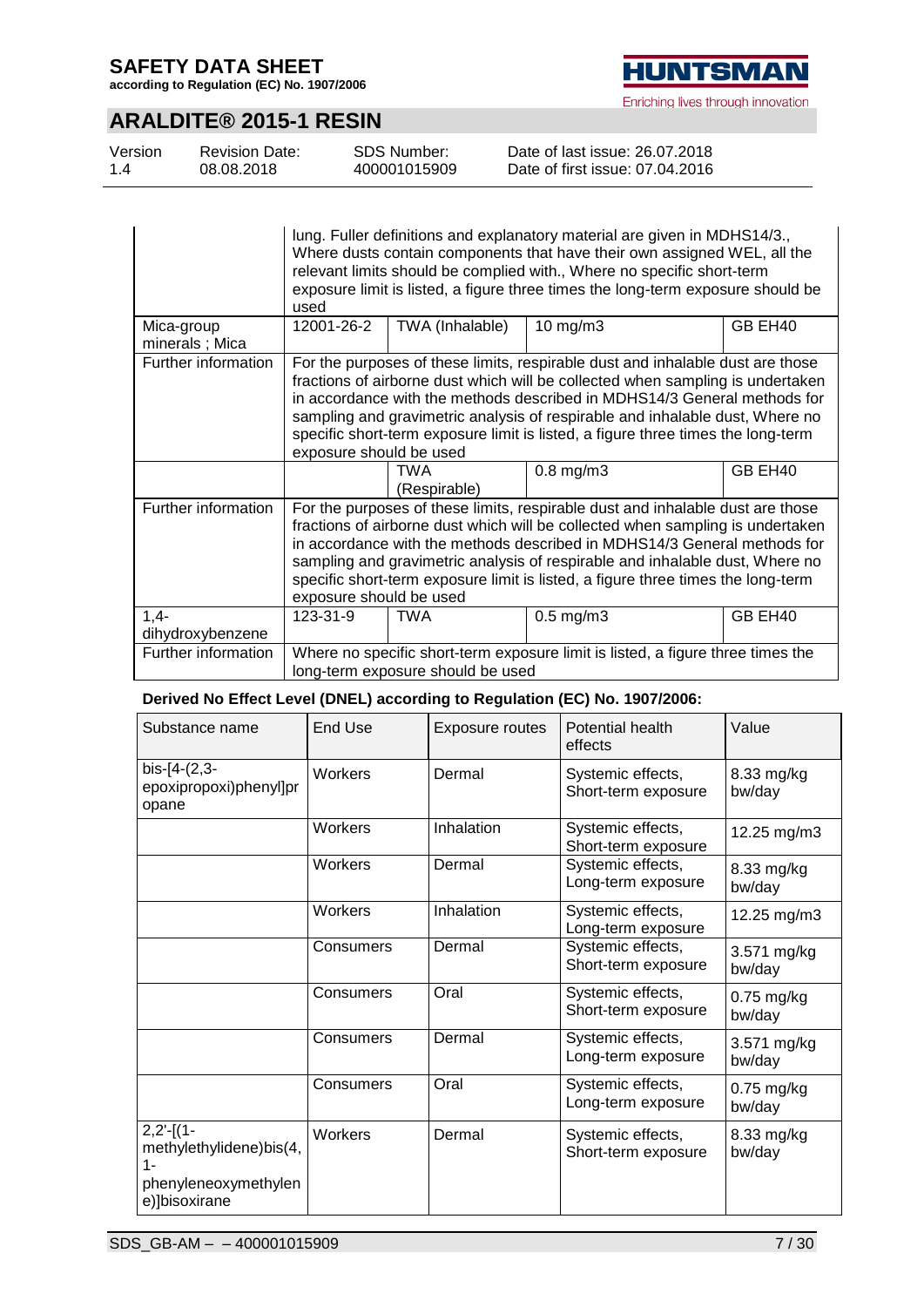**according to Regulation (EC) No. 1907/2006**

# **HUNTSMAN** Enriching lives through innovation

### **ARALDITE® 2015-1 RESIN**

Version 1.4

Revision Date: 08.08.2018

SDS Number: 400001015909

Date of last issue: 26.07.2018 Date of first issue: 07.04.2016

|                                                                                                   | Workers   | Inhalation | Systemic effects,<br>Short-term exposure | 12.25 mg/m3            |
|---------------------------------------------------------------------------------------------------|-----------|------------|------------------------------------------|------------------------|
|                                                                                                   | Workers   | Dermal     | Systemic effects,<br>Long-term exposure  | 8.33 mg/kg<br>bw/day   |
|                                                                                                   | Workers   | Inhalation | Systemic effects,<br>Long-term exposure  | 12.25 mg/m3            |
|                                                                                                   | Consumers | Dermal     | Systemic effects,<br>Short-term exposure | 3.571 mg/kg<br>bw/day  |
|                                                                                                   | Consumers | Oral       | Systemic effects,<br>Short-term exposure | $0.75$ mg/kg<br>bw/day |
|                                                                                                   | Consumers | Dermal     | Systemic effects,<br>Long-term exposure  | 3.571 mg/kg<br>bw/day  |
|                                                                                                   | Consumers | Oral       | Systemic effects,<br>Long-term exposure  | 0.75 mg/kg<br>bw/day   |
| Formaldehyde,<br>oligomeric reaction<br>products with 1-chloro-<br>2,3-epoxypropane and<br>phenol | Workers   | Dermal     | Acute local effects                      | 0.0083<br>mg/cm2       |
|                                                                                                   | Workers   | Dermal     | Long-term systemic<br>effects            | 104.15 mg/kg           |
|                                                                                                   | Workers   | Inhalation | Long-term systemic<br>effects            | 29.39 mg/m3            |
|                                                                                                   | Consumers | Dermal     | Long-term systemic<br>effects            | 62.5 mg/kg             |
|                                                                                                   | Consumers | Inhalation | Long-term systemic<br>effects            | 8.7 mg/m3              |
|                                                                                                   | Consumers | Oral       | Long-term systemic<br>effects            | 6.25 mg/kg             |

**Predicted No Effect Concentration (PNEC) according to Regulation (EC) No. 1907/2006:**

| Substance name                                |                    | <b>Environmental Compartment</b> | Value         |
|-----------------------------------------------|--------------------|----------------------------------|---------------|
| $bis-[4-(2,3-$<br>epoxipropoxi)phenyl]propane |                    | Fresh water                      | $0.006$ mg/l  |
| Remarks:                                      |                    | <b>Assessment Factors</b>        |               |
|                                               |                    | Marine water                     | $0.0006$ mg/l |
|                                               |                    | <b>Assessment Factors</b>        |               |
|                                               |                    | Freshwater - intermittent        | $0.018$ mg/l  |
|                                               |                    | <b>Assessment Factors</b>        |               |
|                                               |                    | Fresh water sediment             | 0.996 mg/kg   |
|                                               | Equilibrium method |                                  |               |
|                                               |                    | Marine sediment                  | 0.0996 mg/kg  |
|                                               | Equilibrium method |                                  |               |
|                                               |                    | Soil                             | 0.196 mg/kg   |
|                                               | Equilibrium method |                                  |               |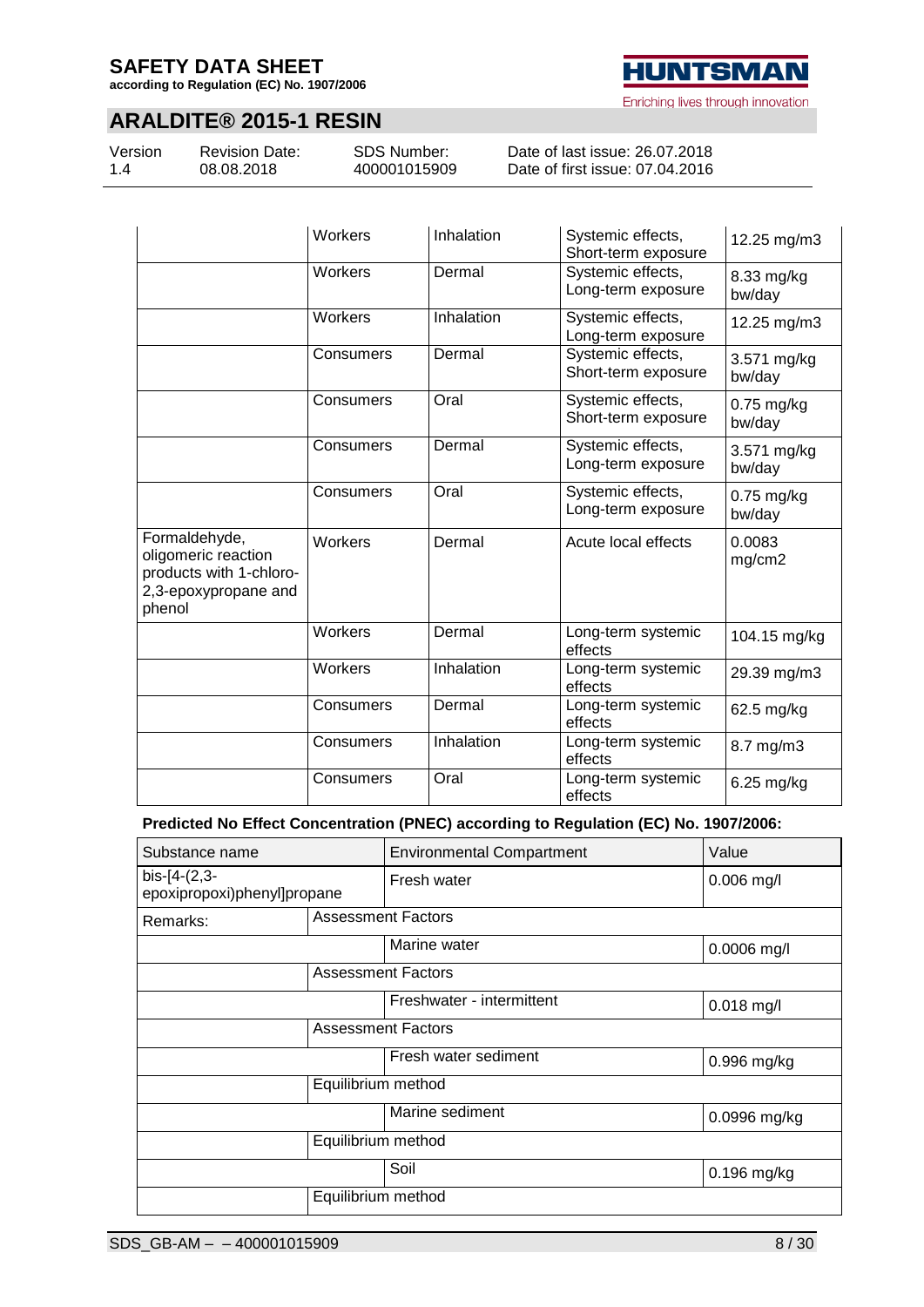**according to Regulation (EC) No. 1907/2006**

# **ARALDITE® 2015-1 RESIN**

Version 1.4

Revision Date: 08.08.2018

SDS Number: 400001015909

Date of last issue: 26.07.2018 Date of first issue: 07.04.2016

|                                                                                             | Sewage treatment plant     | 10 mg/l       |
|---------------------------------------------------------------------------------------------|----------------------------|---------------|
|                                                                                             | <b>Assessment Factors</b>  |               |
|                                                                                             | <b>Secondary Poisoning</b> | 11 mg/kg      |
| 2,2'-[(1-methylethylidene)bis(4,1-<br>phenyleneoxymethylene)]bisoxira<br>ne                 | Fresh water                | $0.006$ mg/l  |
|                                                                                             | <b>Assessment Factors</b>  |               |
|                                                                                             | Marine water               | 0.0006 mg/l   |
|                                                                                             | <b>Assessment Factors</b>  |               |
|                                                                                             | Freshwater - intermittent  | $0.018$ mg/l  |
|                                                                                             | <b>Assessment Factors</b>  |               |
|                                                                                             | Fresh water sediment       | 0.996 mg/kg   |
| Equilibrium method                                                                          |                            |               |
|                                                                                             | Marine sediment            | 0.0996 mg/kg  |
| Equilibrium method                                                                          |                            |               |
|                                                                                             | Soil                       | $0.196$ mg/kg |
| Equilibrium method                                                                          |                            |               |
|                                                                                             | Sewage treatment plant     | $10$ mg/l     |
|                                                                                             | Assessment Factors         |               |
|                                                                                             | Secondary Poisoning        | 11 mg/kg      |
| Formaldehyde, oligomeric<br>reaction products with 1-chloro-<br>2,3-epoxypropane and phenol | Fresh water                | $0.003$ mg/l  |
|                                                                                             | <b>Assessment Factors</b>  |               |
|                                                                                             | Marine water               | 0.0003 mg/l   |
|                                                                                             | <b>Assessment Factors</b>  |               |
|                                                                                             | Intermittent use/release   | 0.0254 mg/l   |
|                                                                                             | <b>Assessment Factors</b>  |               |
|                                                                                             | Fresh water sediment       | $0.294$ mg/kg |
| Equilibrium method                                                                          |                            |               |
|                                                                                             | Marine sediment            | 0.0294 mg/kg  |
| Equilibrium method                                                                          |                            |               |
|                                                                                             | Soil                       | 0.237 mg/kg   |
| Equilibrium method                                                                          |                            |               |
|                                                                                             | Sewage treatment plant     | 10 mg/l       |
|                                                                                             | <b>Assessment Factors</b>  |               |
| Siloxanes and Silicones, di-Me,                                                             | Fresh water sediment       | > 100 mg/kg   |

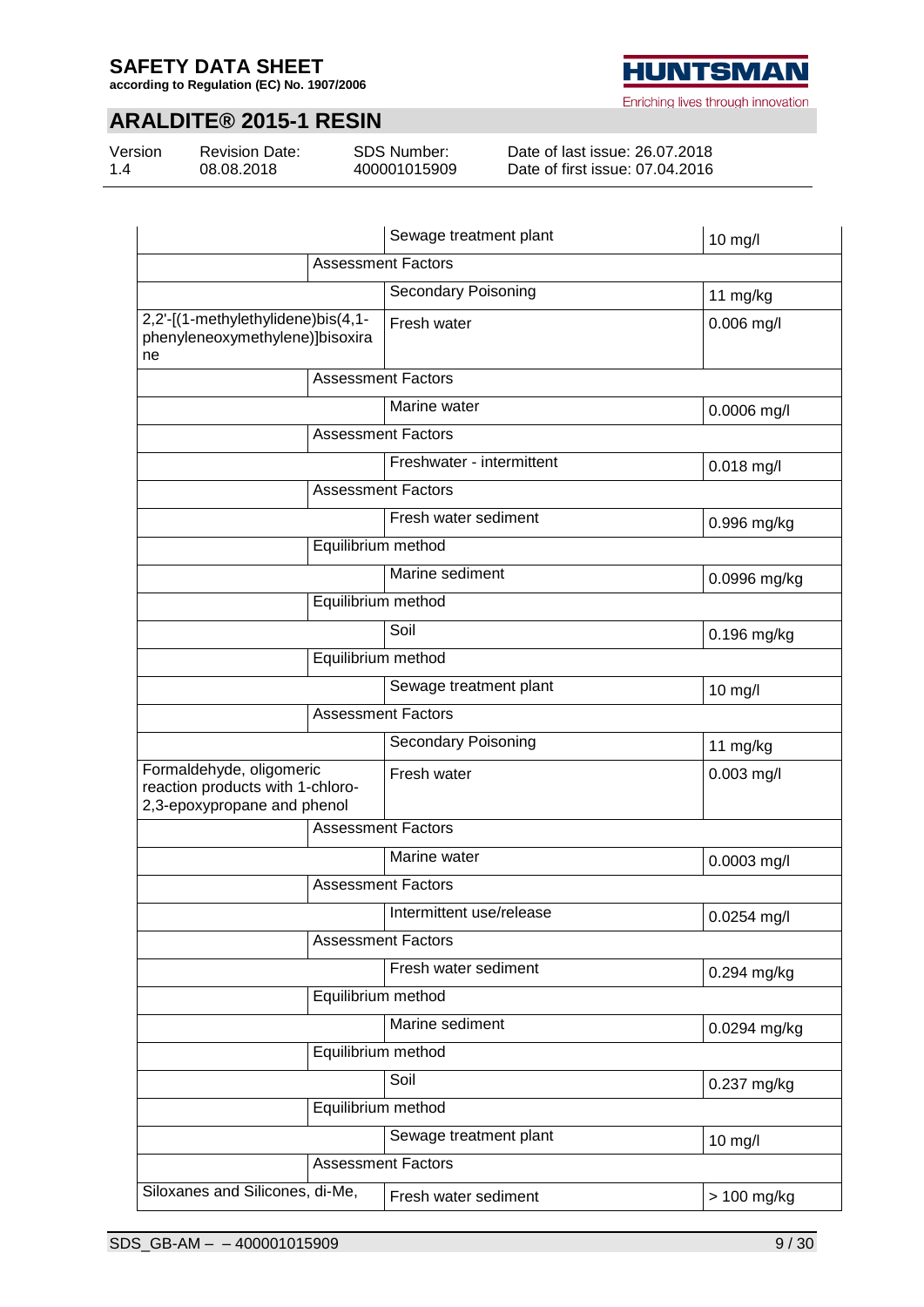**according to Regulation (EC) No. 1907/2006**



Enriching lives through innovation

# **ARALDITE® 2015-1 RESIN**

| Version | <b>Revision Date:</b> | <b>SDS Number:</b> |
|---------|-----------------------|--------------------|
| 1.4     | 08.08.2018            | 400001015909       |

Date of last issue: 26.07.2018 Date of first issue: 07.04.2016

| Soil<br>23 mg/kg<br><b>Assessment Factors</b><br>Eye wash bottle with pure water<br>Tightly fitting safety goggles<br>Wear face-shield and protective suit for abnormal processing<br>problems.<br>butyl-rubber<br>Ethyl Vinyl Alcohol Laminate (EVAL)<br>> 8 h<br>Nitrile rubber<br>Neoprene gloves<br>10 - 480 min<br>The suitability for a specific workplace should be discussed<br>with the producers of the protective gloves. Take note of the<br>information given by the producer concerning permeability<br>and break through times, and of special workplace conditions<br>(mechanical strain, duration of contact).<br>The suitability for a specific workplace should be discussed<br>with the producers of the protective gloves.<br>Impervious clothing<br>Choose body protection according to the amount and<br>concentration of the dangerous substance at the work place.<br>: Use respiratory protection unless adequate local exhaust<br>ventilation is provided or exposure assessment demonstrates<br>that exposures are within recommended exposure guidelines.<br>Combined particulates and organic vapour type (A-P) | <b>Assessment Factors</b> |  |
|-----------------------------------------------------------------------------------------------------------------------------------------------------------------------------------------------------------------------------------------------------------------------------------------------------------------------------------------------------------------------------------------------------------------------------------------------------------------------------------------------------------------------------------------------------------------------------------------------------------------------------------------------------------------------------------------------------------------------------------------------------------------------------------------------------------------------------------------------------------------------------------------------------------------------------------------------------------------------------------------------------------------------------------------------------------------------------------------------------------------------------------------------|---------------------------|--|
| <b>Engineering measures</b><br>Effective exhaust ventilation system<br>Personal protective equipment<br>Eye protection<br>Hand protection<br>Material<br>Material<br>Break through time<br>Material<br>Material<br>Break through time<br>Remarks<br>Skin and body protection<br>Respiratory protection<br>Filter type                                                                                                                                                                                                                                                                                                                                                                                                                                                                                                                                                                                                                                                                                                                                                                                                                         |                           |  |
|                                                                                                                                                                                                                                                                                                                                                                                                                                                                                                                                                                                                                                                                                                                                                                                                                                                                                                                                                                                                                                                                                                                                               |                           |  |
| 8.2 Exposure controls                                                                                                                                                                                                                                                                                                                                                                                                                                                                                                                                                                                                                                                                                                                                                                                                                                                                                                                                                                                                                                                                                                                         |                           |  |
|                                                                                                                                                                                                                                                                                                                                                                                                                                                                                                                                                                                                                                                                                                                                                                                                                                                                                                                                                                                                                                                                                                                                               |                           |  |
|                                                                                                                                                                                                                                                                                                                                                                                                                                                                                                                                                                                                                                                                                                                                                                                                                                                                                                                                                                                                                                                                                                                                               |                           |  |
|                                                                                                                                                                                                                                                                                                                                                                                                                                                                                                                                                                                                                                                                                                                                                                                                                                                                                                                                                                                                                                                                                                                                               |                           |  |
|                                                                                                                                                                                                                                                                                                                                                                                                                                                                                                                                                                                                                                                                                                                                                                                                                                                                                                                                                                                                                                                                                                                                               |                           |  |
|                                                                                                                                                                                                                                                                                                                                                                                                                                                                                                                                                                                                                                                                                                                                                                                                                                                                                                                                                                                                                                                                                                                                               |                           |  |
|                                                                                                                                                                                                                                                                                                                                                                                                                                                                                                                                                                                                                                                                                                                                                                                                                                                                                                                                                                                                                                                                                                                                               |                           |  |
|                                                                                                                                                                                                                                                                                                                                                                                                                                                                                                                                                                                                                                                                                                                                                                                                                                                                                                                                                                                                                                                                                                                                               |                           |  |
|                                                                                                                                                                                                                                                                                                                                                                                                                                                                                                                                                                                                                                                                                                                                                                                                                                                                                                                                                                                                                                                                                                                                               |                           |  |
|                                                                                                                                                                                                                                                                                                                                                                                                                                                                                                                                                                                                                                                                                                                                                                                                                                                                                                                                                                                                                                                                                                                                               |                           |  |
|                                                                                                                                                                                                                                                                                                                                                                                                                                                                                                                                                                                                                                                                                                                                                                                                                                                                                                                                                                                                                                                                                                                                               |                           |  |
|                                                                                                                                                                                                                                                                                                                                                                                                                                                                                                                                                                                                                                                                                                                                                                                                                                                                                                                                                                                                                                                                                                                                               |                           |  |
|                                                                                                                                                                                                                                                                                                                                                                                                                                                                                                                                                                                                                                                                                                                                                                                                                                                                                                                                                                                                                                                                                                                                               |                           |  |
|                                                                                                                                                                                                                                                                                                                                                                                                                                                                                                                                                                                                                                                                                                                                                                                                                                                                                                                                                                                                                                                                                                                                               |                           |  |

### **SECTION 9: Physical and chemical properties**

#### **9.1 Information on basic physical and chemical properties**

| Appearance | : paste |
|------------|---------|
|            |         |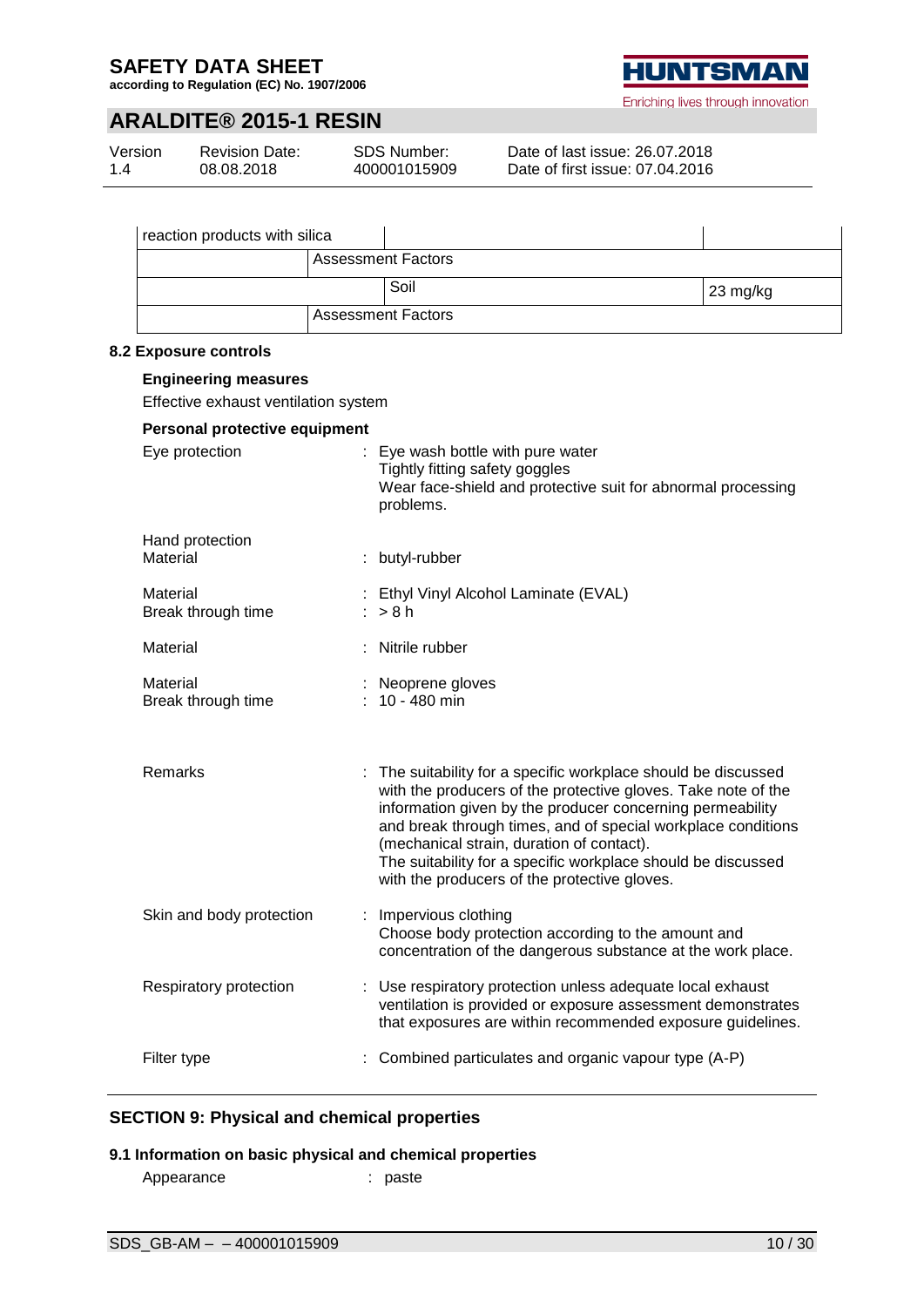**according to Regulation (EC) No. 1907/2006**

# **ARALDITE® 2015-1 RESIN**

| Version<br>1.4 |                     | <b>Revision Date:</b><br>08.08.2018                 | SDS Number:<br>400001015909                     | Date of last issue: 26.07.2018<br>Date of first issue: 07.04.2016 |
|----------------|---------------------|-----------------------------------------------------|-------------------------------------------------|-------------------------------------------------------------------|
|                |                     |                                                     |                                                 |                                                                   |
|                | Colour              |                                                     | : beige                                         |                                                                   |
|                | Odour               |                                                     | slight                                          |                                                                   |
|                |                     | <b>Odour Threshold</b>                              |                                                 | No data is available on the product itself.                       |
|                | pH                  |                                                     | : ca. $6 - 7$ (25 °C)<br>Concentration: 500 g/l |                                                                   |
|                | Freezing point      |                                                     |                                                 | : No data is available on the product itself.                     |
|                | Melting point       |                                                     |                                                 | No data is available on the product itself.                       |
|                | Boiling point       |                                                     | $>$ 200 °C                                      |                                                                   |
|                | Flash point         |                                                     | >150 °C                                         | Method: Pensky-Martens closed cup, closed cup                     |
|                |                     | Evaporation rate                                    |                                                 | : No data is available on the product itself.                     |
|                |                     | Flammability (solid, gas)                           |                                                 | : No data is available on the product itself.                     |
|                | <b>Burning rate</b> |                                                     |                                                 | No data is available on the product itself.                       |
|                |                     | Upper explosion limit / Upper<br>flammability limit |                                                 | : No data is available on the product itself.                     |
|                |                     | Lower explosion limit / Lower<br>flammability limit |                                                 | : No data is available on the product itself.                     |
|                |                     | Vapour pressure                                     | : < $0.002$ hPa (20 °C)                         |                                                                   |
|                |                     | Relative vapour density                             |                                                 | : No data is available on the product itself.                     |
|                |                     | Relative density                                    |                                                 | No data is available on the product itself.                       |
|                | Density             |                                                     | : $1.4$ g/cm3 (25 °C)                           |                                                                   |
|                | Solubility(ies)     | Water solubility                                    | : practically insoluble (20 °C)                 |                                                                   |
|                |                     | Solubility in other solvents                        |                                                 | : No data is available on the product itself.                     |
|                | octanol/water       | Partition coefficient: n-                           |                                                 | : No data is available on the product itself.                     |
|                |                     | Auto-ignition temperature                           |                                                 | : No data is available on the product itself.                     |
|                |                     | Decomposition temperature                           | : $> 200 °C$                                    |                                                                   |
|                | Viscosity           | Viscosity, dynamic                                  | thixotropic                                     |                                                                   |

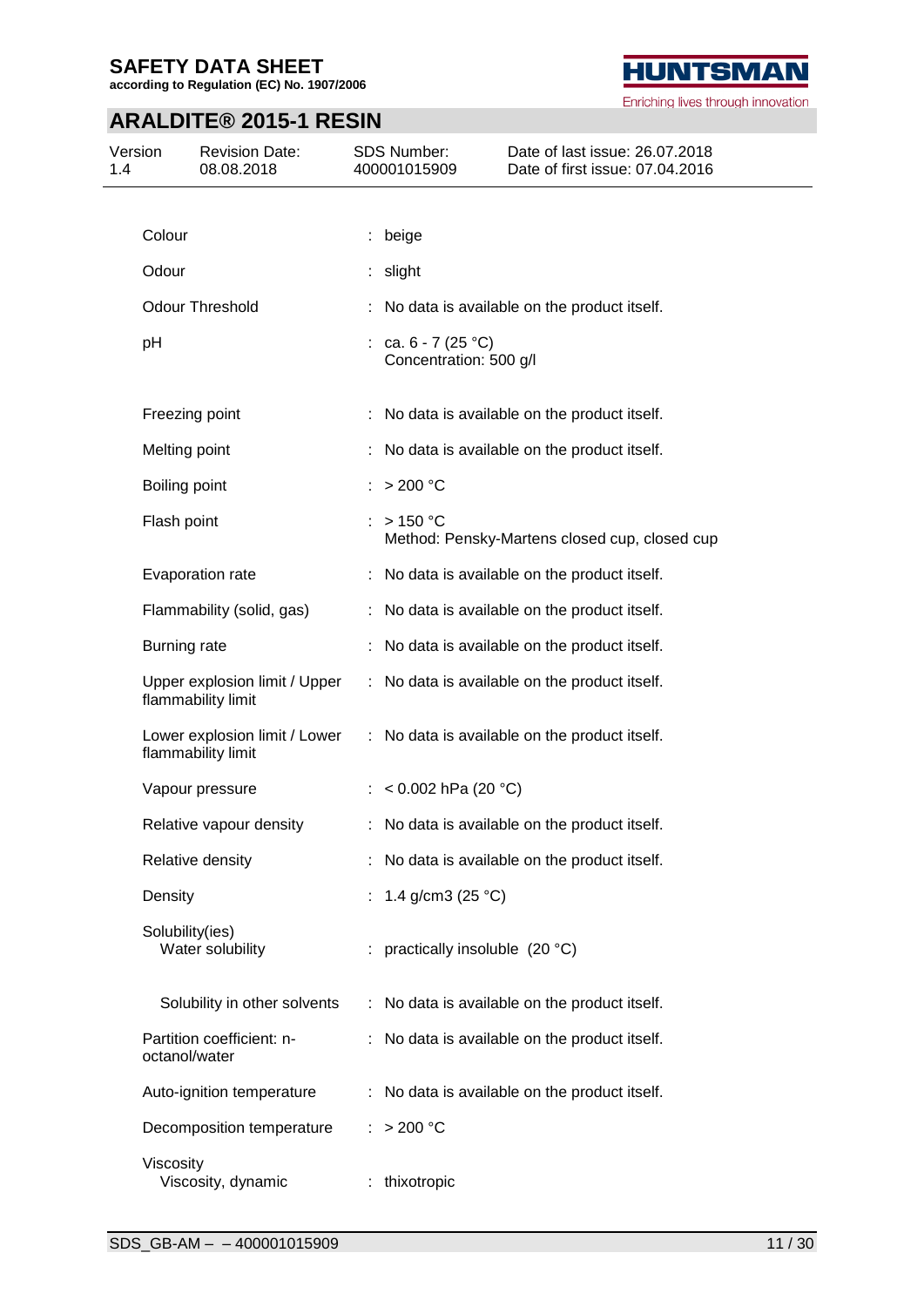L.

Ĭ.

**according to Regulation (EC) No. 1907/2006**

## **ARALDITE® 2015-1 RESIN**

| Version<br>1.4  | <b>Revision Date:</b><br>08.08.2018         | SDS Number:<br>400001015909                                 | Date of last issue: 26.07.2018<br>Date of first issue: 07.04.2016 |  |
|-----------------|---------------------------------------------|-------------------------------------------------------------|-------------------------------------------------------------------|--|
|                 |                                             |                                                             |                                                                   |  |
|                 | <b>Explosive properties</b>                 |                                                             | : No data is available on the product itself.                     |  |
|                 | Oxidizing properties                        |                                                             | : No data is available on the product itself.                     |  |
|                 | 9.2 Other information                       |                                                             |                                                                   |  |
|                 | No data available                           |                                                             |                                                                   |  |
|                 | <b>SECTION 10: Stability and reactivity</b> |                                                             |                                                                   |  |
| 10.1 Reactivity |                                             |                                                             |                                                                   |  |
|                 |                                             | No dangerous reaction known under conditions of normal use. |                                                                   |  |
|                 | 10.2 Chemical stability                     |                                                             |                                                                   |  |
|                 | Stable under normal conditions.             |                                                             |                                                                   |  |
|                 | 10.3 Possibility of hazardous reactions     |                                                             |                                                                   |  |
|                 | Hazardous reactions                         |                                                             | : No hazards to be specially mentioned.                           |  |
|                 | 10.4 Conditions to avoid                    |                                                             |                                                                   |  |
|                 | Conditions to avoid                         | : None known.                                               |                                                                   |  |
|                 | 10.5 Incompatible materials                 |                                                             |                                                                   |  |
|                 | Materials to avoid                          | : None known.                                               |                                                                   |  |
|                 | 10.6 Hazardous decomposition products       |                                                             |                                                                   |  |
|                 |                                             | No hazardous decomposition products are known.              |                                                                   |  |

### **SECTION 11: Toxicological information**

### **11.1 Information on toxicological effects**

| <b>Acute toxicity</b>                              |                                                                                                                          |  |
|----------------------------------------------------|--------------------------------------------------------------------------------------------------------------------------|--|
| Acute oral toxicity - Product                      | : Acute toxicity estimate : $> 2,000$ mg/kg<br>Method: Calculation method                                                |  |
| Acute inhalation toxicity -<br>Product             | : Acute toxicity estimate : $>$ 5 mg/l<br>Exposure time: 4 h<br>Test atmosphere: dust/mist<br>Method: Calculation method |  |
| Acute dermal toxicity -<br>Product                 | : Acute toxicity estimate : $>$ 2,000 mg/kg<br>Method: Calculation method                                                |  |
| Acute toxicity (other routes of<br>administration) | $:$ No data available                                                                                                    |  |

# **Skin corrosion/irritation**

### **Components:**

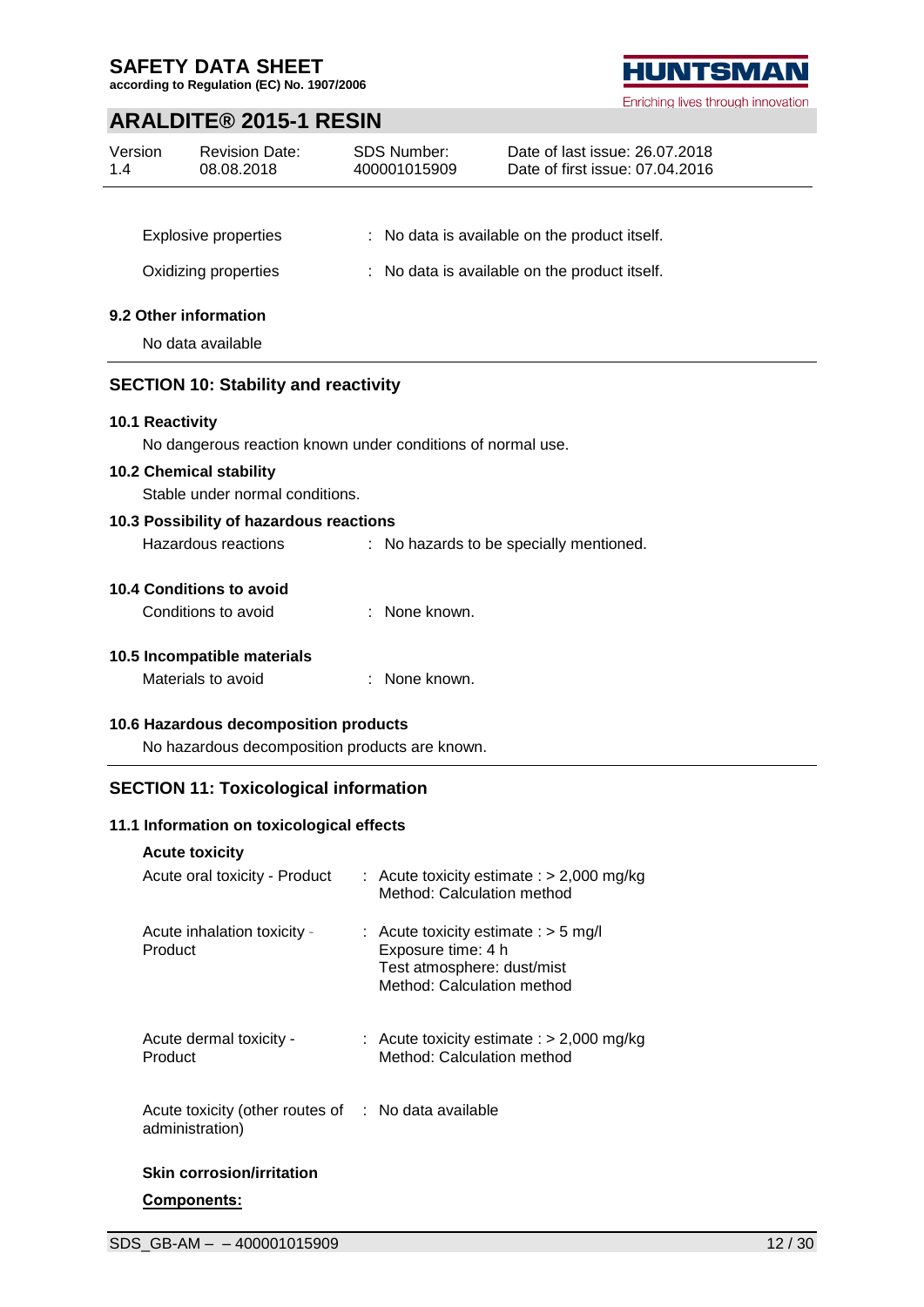**according to Regulation (EC) No. 1907/2006**

# **ARALDITE® 2015-1 RESIN**

| Version | <b>Revision Date:</b> |
|---------|-----------------------|
| 1.4     | 08.08.2018            |

SDS Number: 400001015909 **HUNTSMA** 

Enriching lives through innovation

Date of last issue: 26.07.2018 Date of first issue: 07.04.2016

2,2'-[(1-methylethylidene)bis(4,1-phenyleneoxymethylene)]bisoxirane**:** Species: Rabbit Assessment: Mild skin irritant Method: OECD Test Guideline 404 Result: Irritating to skin.

Formaldehyde, oligomeric reaction products with 1-chloro-2,3-epoxypropane and phenol**:** Species: Rabbit Method: OECD Test Guideline 404 Result: Irritating to skin.

1,4-bis(2,3-epoxypropoxy)butane**:** Species: Rabbit Method: OECD Test Guideline 404 Result: Skin irritation

bisphenol A - epoxy resins, number average MW >700 - <1100**:** Method: OECD Test Guideline 404 Result: Skin irritation

2-Propenoic acid, reaction products with dipentaerythritol**:** Species: Rabbit Method: OECD Test Guideline 404 Result: No skin irritation

#### **Serious eye damage/eye irritation**

#### **Components:**

2,2'-[(1-methylethylidene)bis(4,1-phenyleneoxymethylene)]bisoxirane**:** Species: Rabbit Assessment: Mild eye irritant Method: OECD Test Guideline 405 Result: Irritating to eyes.

Formaldehyde, oligomeric reaction products with 1-chloro-2,3-epoxypropane and phenol**:** Species: Rabbit Method: OECD Test Guideline 405 Result: No eye irritation

1,4-bis(2,3-epoxypropoxy)butane**:** Species: Rabbit Method: OECD Test Guideline 405 Result: Risk of serious damage to eyes.

bisphenol A - epoxy resins, number average MW >700 - <1100**:** Species: Rabbit Method: OECD Test Guideline 405 Result: Eye irritation

2-Propenoic acid, reaction products with dipentaerythritol**:** Species: Rabbit Method: OECD Test Guideline 405 Result: Eye irritation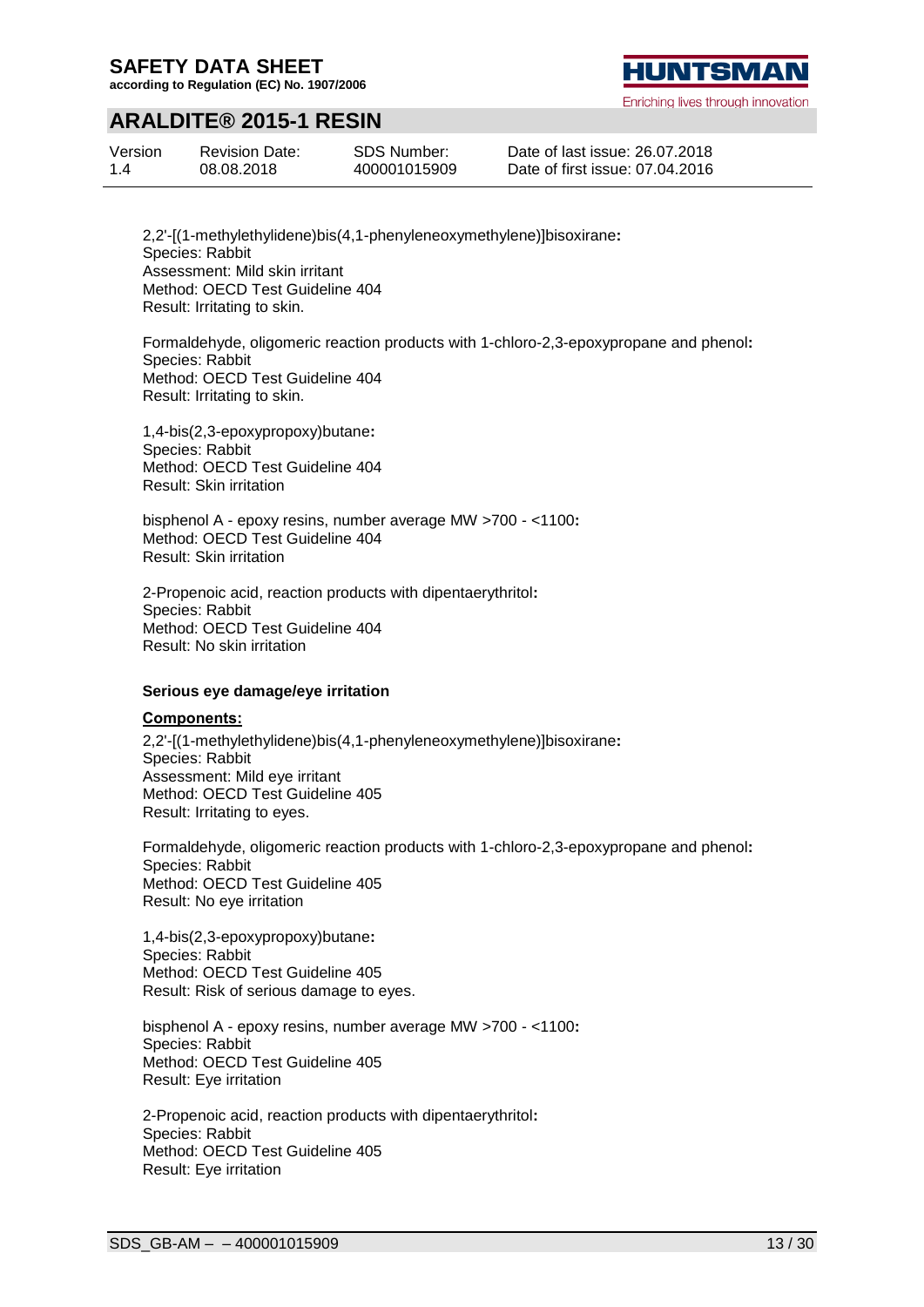**according to Regulation (EC) No. 1907/2006**



Enriching lives through innovation

# **ARALDITE® 2015-1 RESIN**

| Version | <b>Revision Date:</b> | SDS Number:  |
|---------|-----------------------|--------------|
| 1.4     | 08.08.2018            | 400001015909 |

Date of last issue: 26.07.2018 Date of first issue: 07.04.2016

#### **Respiratory or skin sensitisation**

#### **Components:**

2,2'-[(1-methylethylidene)bis(4,1-phenyleneoxymethylene)]bisoxirane**:** Exposure routes: Skin Species: Mouse Assessment: May cause sensitisation by skin contact. Method: OECD Test Guideline 429 Result: Causes sensitisation.

Formaldehyde, oligomeric reaction products with 1-chloro-2,3-epoxypropane and phenol**:** Exposure routes: Skin Species: Mouse Method: OECD Test Guideline 429 Result: May cause sensitisation by skin contact.

1,4-bis(2,3-epoxypropoxy)butane**:** Exposure routes: Skin Species: Guinea pig Method: OECD Test Guideline 406 Result: May cause sensitisation by skin contact.

bisphenol A - epoxy resins, number average MW >700 - <1100**:** Exposure routes: Skin Species: Guinea pig Method: OECD Test Guideline 406 Result: May cause sensitisation by skin contact.

2-Propenoic acid, reaction products with dipentaerythritol**:** Test Type: Local lymph node assay (LLNA) Exposure routes: Skin Species: Mouse Method: OECD Test Guideline 429 Result: The product is a skin sensitiser, sub-category 1A.

Assessment: No data available

#### **Germ cell mutagenicity**

#### **Components:**

| Genotoxicity in vitro | 2,2'-[(1-methylethylidene)bis(4,1-phenyleneoxymethylene)]bisoxirane:<br>: Metabolic activation: with and without metabolic activation<br>Method: OECD Test Guideline 476<br>Result: positive |
|-----------------------|----------------------------------------------------------------------------------------------------------------------------------------------------------------------------------------------|
|                       | : Concentration: 0 - 5000 ug/plate<br>Metabolic activation: with and without metabolic activation<br>Method: OECD Test Guideline 471<br>Result: positive                                     |

Formaldehyde, oligomeric reaction products with 1-chloro-2,3-epoxypropane and phenol**:** Genotoxicity in vitro : Metabolic activation: with and without metabolic activation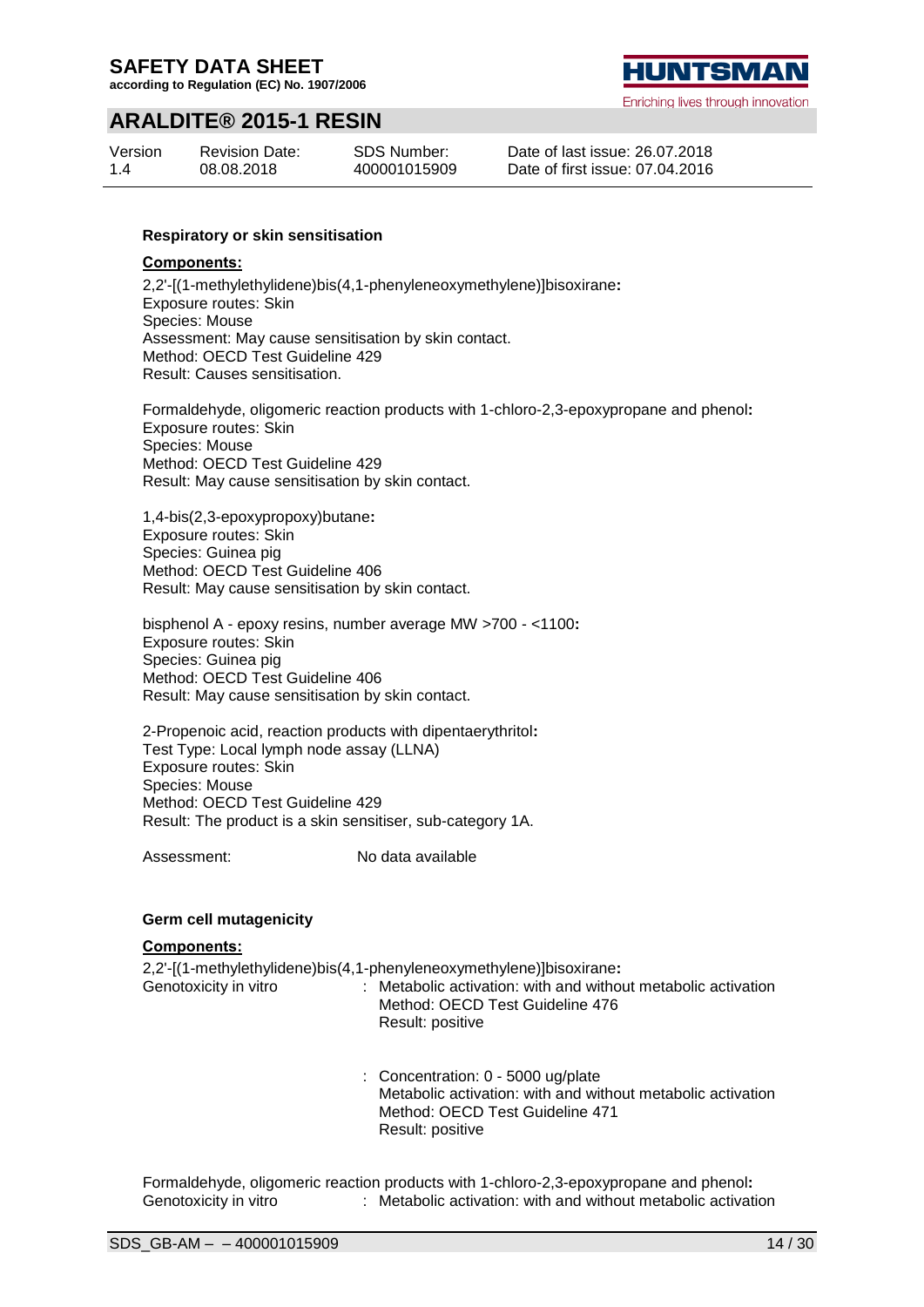**according to Regulation (EC) No. 1907/2006**

# **HUNTSMAN**

Enriching lives through innovation

# **ARALDITE® 2015-1 RESIN**

| Version<br>1.4 | <b>Revision Date:</b><br>08.08.2018                                                  | SDS Number:<br>400001015909                         | Date of last issue: 26.07.2018<br>Date of first issue: 07.04.2016                                                                                                                                                                              |
|----------------|--------------------------------------------------------------------------------------|-----------------------------------------------------|------------------------------------------------------------------------------------------------------------------------------------------------------------------------------------------------------------------------------------------------|
|                |                                                                                      | Result: positive                                    | Method: OECD Test Guideline 471                                                                                                                                                                                                                |
|                |                                                                                      | Result: positive                                    | : Metabolic activation: with and without metabolic activation<br>Method: OECD Test Guideline 473                                                                                                                                               |
|                |                                                                                      | Result: positive                                    | : Metabolic activation: with and without metabolic activation<br>Method: OECD Test Guideline 476                                                                                                                                               |
|                | 1,4-bis(2,3-epoxypropoxy)butane:                                                     |                                                     |                                                                                                                                                                                                                                                |
|                | Genotoxicity in vitro                                                                | Result: positive                                    | : Concentration: 10 - 5000 ug/plate<br>Metabolic activation: with and without metabolic activation<br>Method: OECD Test Guideline 471<br>Remarks: Not classified due to data which are conclusive<br>although insufficient for classification. |
|                |                                                                                      | : Concentration: $1 - 100$ µg/L<br>Result: positive | Metabolic activation: with and without metabolic activation<br>Method: OECD Test Guideline 473<br>Remarks: Not classified due to data which are conclusive<br>although insufficient for classification.                                        |
|                | bisphenol A - epoxy resins, number average MW >700 - <1100:<br>Genotoxicity in vitro |                                                     | : Metabolic activation: with and without metabolic activation<br>Method: OECD Test Guideline 476<br>Result: Positive results were obtained in some in vitro tests.                                                                             |
|                |                                                                                      | Result: negative                                    | : Metabolic activation: with and without metabolic activation<br>Method: OECD Test Guideline 471                                                                                                                                               |
|                | 2-Propenoic acid, reaction products with dipentaerythritol:<br>Genotoxicity in vitro | : Test Type: Ames test<br>Result: negative          | Test system: Salmonella tryphimurium and E. coli<br>Metabolic activation: with and without metabolic activation<br>Method: OECD Test Guideline 471                                                                                             |
|                | <b>Components:</b>                                                                   |                                                     |                                                                                                                                                                                                                                                |

2,2'-[(1-methylethylidene)bis(4,1-phenyleneoxymethylene)]bisoxirane**:** Genotoxicity in vivo : Cell type: Germ Application Route: Oral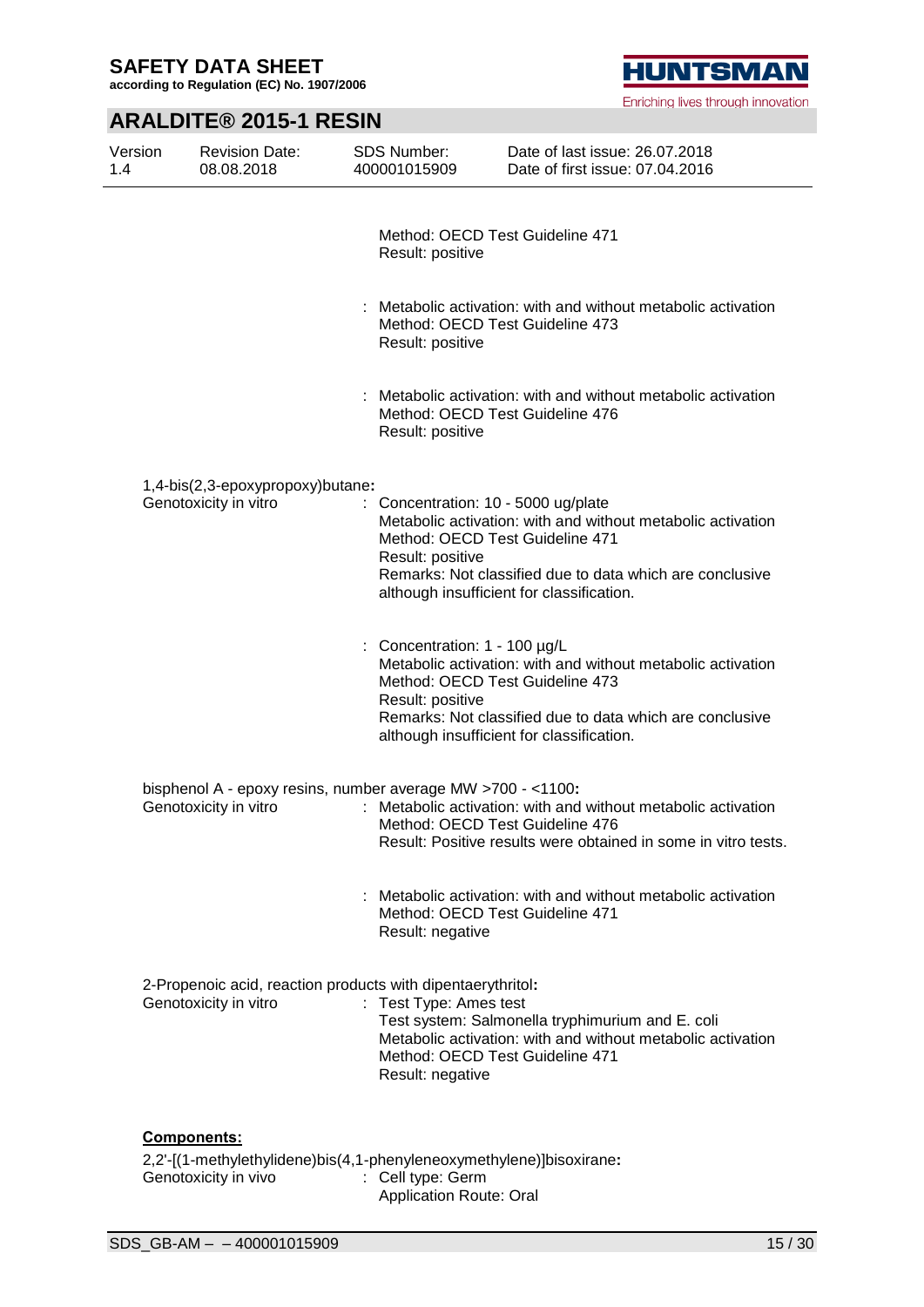**according to Regulation (EC) No. 1907/2006**

# **ARALDITE® 2015-1 RESIN**

| Version<br>1.4 | <b>Revision Date:</b><br>08.08.2018                                                 | <b>SDS Number:</b><br>400001015909                                                                                                                      | Date of last issue: 26.07.2018<br>Date of first issue: 07.04.2016                                                        |
|----------------|-------------------------------------------------------------------------------------|---------------------------------------------------------------------------------------------------------------------------------------------------------|--------------------------------------------------------------------------------------------------------------------------|
|                |                                                                                     | Result: negative                                                                                                                                        | Method: OECD Test Guideline 478                                                                                          |
|                |                                                                                     | Cell type: Somatic<br><b>Application Route: Oral</b><br>Dose: 0 - 5000 mg/kg<br>Method: OPPTS 870.5395<br>Result: negative                              |                                                                                                                          |
|                | Genotoxicity in vivo                                                                | : Cell type: Somatic<br><b>Application Route: Oral</b><br>Exposure time: 48 h<br>Dose: 2000 mg/kg<br>Result: negative                                   | Formaldehyde, oligomeric reaction products with 1-chloro-2,3-epoxypropane and phenol:<br>Method: OECD Test Guideline 474 |
|                |                                                                                     | Cell type: Somatic<br><b>Application Route: Oral</b><br>Dose: 2000 mg/kg<br>Result: negative                                                            | Method: OECD Test Guideline 486                                                                                          |
|                | 1,4-bis(2,3-epoxypropoxy)butane:                                                    |                                                                                                                                                         |                                                                                                                          |
|                | Genotoxicity in vivo                                                                | <b>Test species: Mouse</b><br>Cell type: Somatic<br><b>Application Route: Oral</b><br>Exposure time: 4 d<br>Dose: 187.5 - 750 mg/kg<br>Result: negative | : Test Type: In vivo micronucleus test<br>Method: OECD Test Guideline 474                                                |
|                |                                                                                     | Test species: Rat<br>Cell type: Liver cells<br><b>Application Route: Oral</b><br>Result: negative                                                       | Test Type: unscheduled DNA synthesis assay<br>Method: OECD Test Guideline 486                                            |
|                | bisphenol A - epoxy resins, number average MW >700 - <1100:<br>Genotoxicity in vivo | : Cell type: Germ<br><b>Application Route: Oral</b><br>Result: negative                                                                                 | Method: OECD Test Guideline 478                                                                                          |
|                |                                                                                     | Cell type: Somatic                                                                                                                                      |                                                                                                                          |

Application Route: Oral



Enriching lives through innovation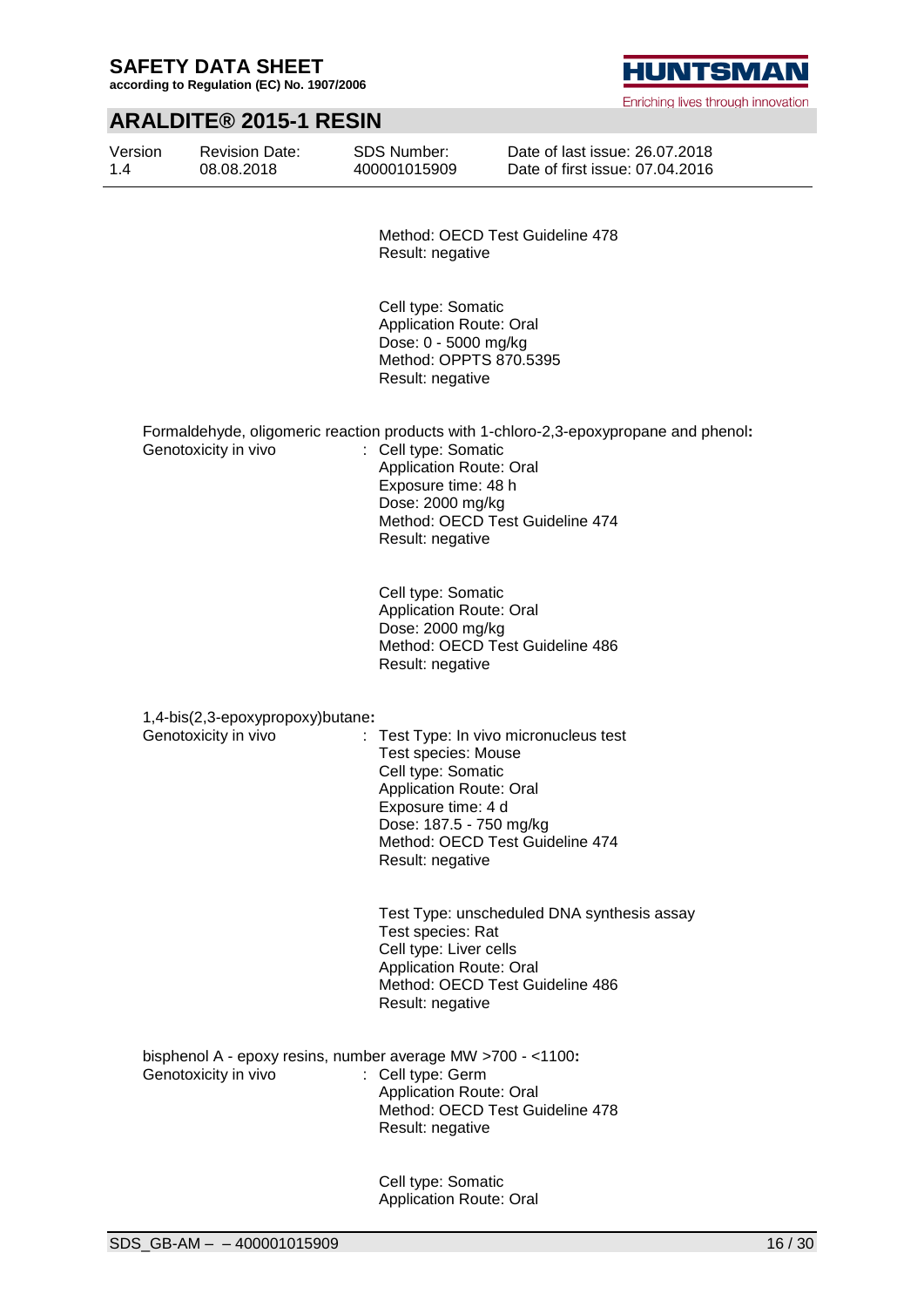**according to Regulation (EC) No. 1907/2006**

### **ARALDITE® 2015-1 RESIN**

| Version | <b>Revision Date:</b> | SDS Number:  | Date of last issue: 26  |
|---------|-----------------------|--------------|-------------------------|
| 1.4     | 08.08.2018            | 400001015909 | Date of first issue: 07 |

Dose: 0 - 5000 mg/kg Method: OPPTS 870.5395 Result: negative

| 2-Propenoic acid, reaction products with dipentaerythritol: |                                       |
|-------------------------------------------------------------|---------------------------------------|
| Genotoxicity in vivo                                        | : Test Type: Micronucleus test        |
|                                                             | Test species: Mouse (male and female) |
|                                                             | Method: OECD Test Guideline 474       |
|                                                             | Result: negative                      |

#### **Components:**

| 1,4-bis(2,3-epoxypropoxy)butane: |                                                                |
|----------------------------------|----------------------------------------------------------------|
| Germ cell mutagenicity-          | : Weight of evidence does not support classification as a germ |
| Assessment                       | cell mutagen.                                                  |
|                                  |                                                                |

| Germ cell mutagenicity- | : No data available |
|-------------------------|---------------------|
| Assessment              |                     |

#### **Carcinogenicity**

#### **Components:**

2,2'-[(1-methylethylidene)bis(4,1-phenyleneoxymethylene)]bisoxirane**:** Species: Rat, male and female Application Route: Oral Exposure time: 24 month(s) Dose: 15 mg/kg Frequency of Treatment: 7 days/week Method: OECD Test Guideline 453 Result: negative

Species: Mouse, male Application Route: Dermal Exposure time: 24 month(s) Dose: 0.1 mg/kg Frequency of Treatment: 3 days/week Method: OECD Test Guideline 453 Result: negative

Species: Rat, female Application Route: Dermal Exposure time: 24 month(s) Dose: 1 mg/kg Frequency of Treatment: 5 days/week Method: OECD Test Guideline 453 Result: negative

bisphenol A - epoxy resins, number average MW >700 - <1100**:** Species: Rat, male and female Application Route: Oral Exposure time: 24 month(s) Dose: 15 mg/kg

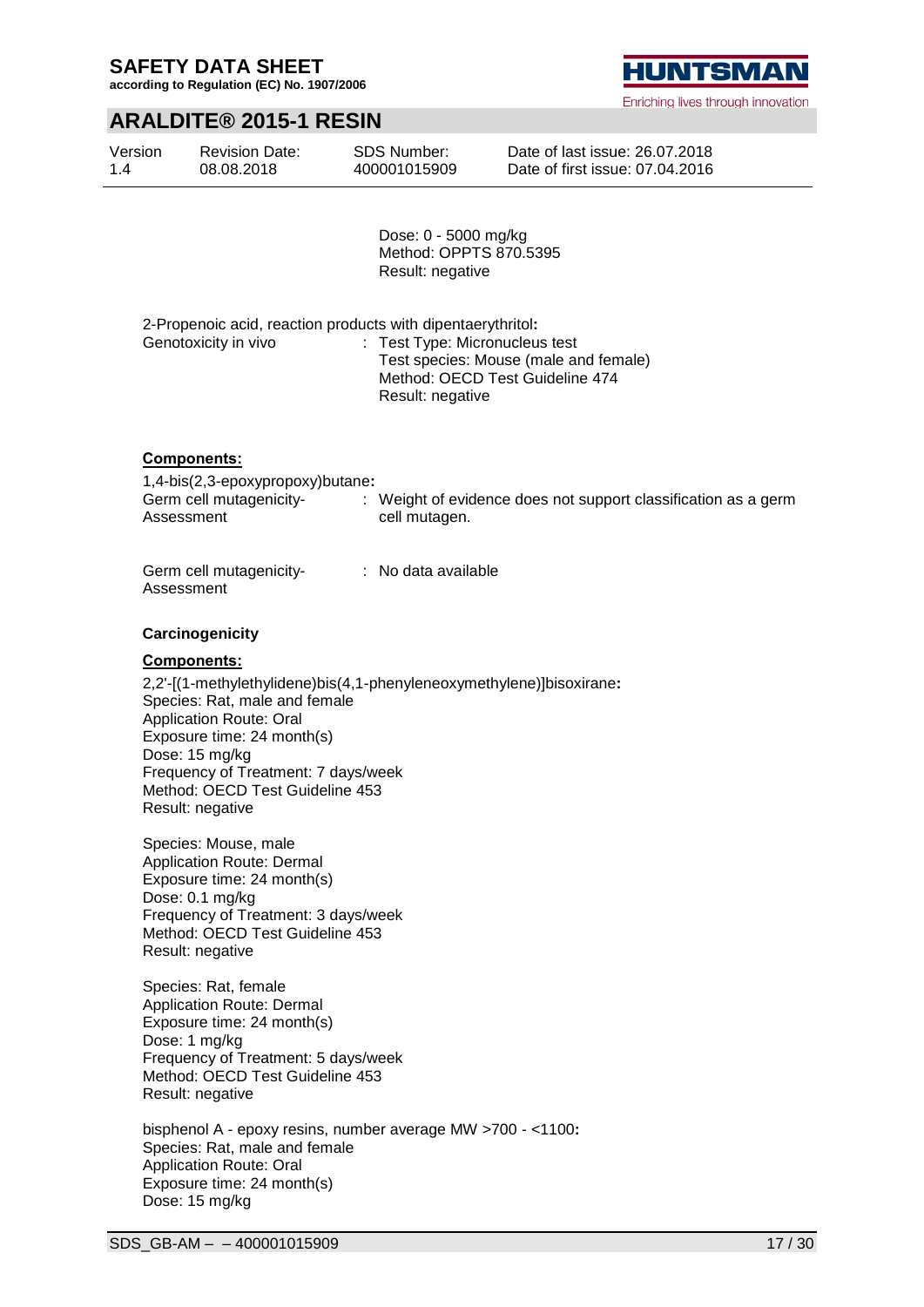**according to Regulation (EC) No. 1907/2006**

# **ARALDITE® 2015-1 RESIN**

| Version | <b>Revision Date:</b> | SDS Number:  |
|---------|-----------------------|--------------|
| 1.4     | 08.08.2018            | 400001015909 |

HUNTSMAI

Enriching lives through innovation

Date of last issue: 26.07.2018 Date of first issue: 07.04.2016

Frequency of Treatment: 7 daily Method: OECD Test Guideline 453 Result: negative

2-Propenoic acid, reaction products with dipentaerythritol**:** Species: Rat, male and female Application Route: inhalation (vapour) Dose: 0, 12.8, 32 or 80 ppm 12.8 ppm Method: OECD Test Guideline 451

Carcinogenicity - Assessment : No data available

#### **Reproductive toxicity**

#### **Components:**

2,2'-[(1-methylethylidene)bis(4,1-phenyleneoxymethylene)]bisoxirane**:** Effects on fertility : Test Type: Two-generation study Species: Rat, male and female Application Route: Oral Dose: >750 milligram per kilogram General Toxicity - Parent: No-observed-effect level: 540 mg/kg body weight General Toxicity F1: No-observed-effect level: 540 mg/kg body weight Symptoms: No adverse effects Method: OECD Test Guideline 416 Result: No effects on fertility and early embryonic development were detected. Formaldehyde, oligomeric reaction products with 1-chloro-2,3-epoxypropane and phenol**:**

Species: Rat, male and female Application Route: Oral Method: OECD Test Guideline 416 Result: No effects on fertility and early embryonic development were detected.

bisphenol A - epoxy resins, number average MW >700 - <1100**:**

Species: Rat, male and female Application Route: Oral General Toxicity - Parent: No-observed-effect level: 750 mg/kg body weight General Toxicity F1: No-observed-effect level: 750 mg/kg body weight Method: OECD Test Guideline 416 Result: No effects on fertility and early embryonic development were detected.

#### **Components:**

2,2'-[(1-methylethylidene)bis(4,1-phenyleneoxymethylene)]bisoxirane**:** Effects on foetal development : Species: Rabbit, female Application Route: Dermal General Toxicity Maternal: No observed adverse effect level: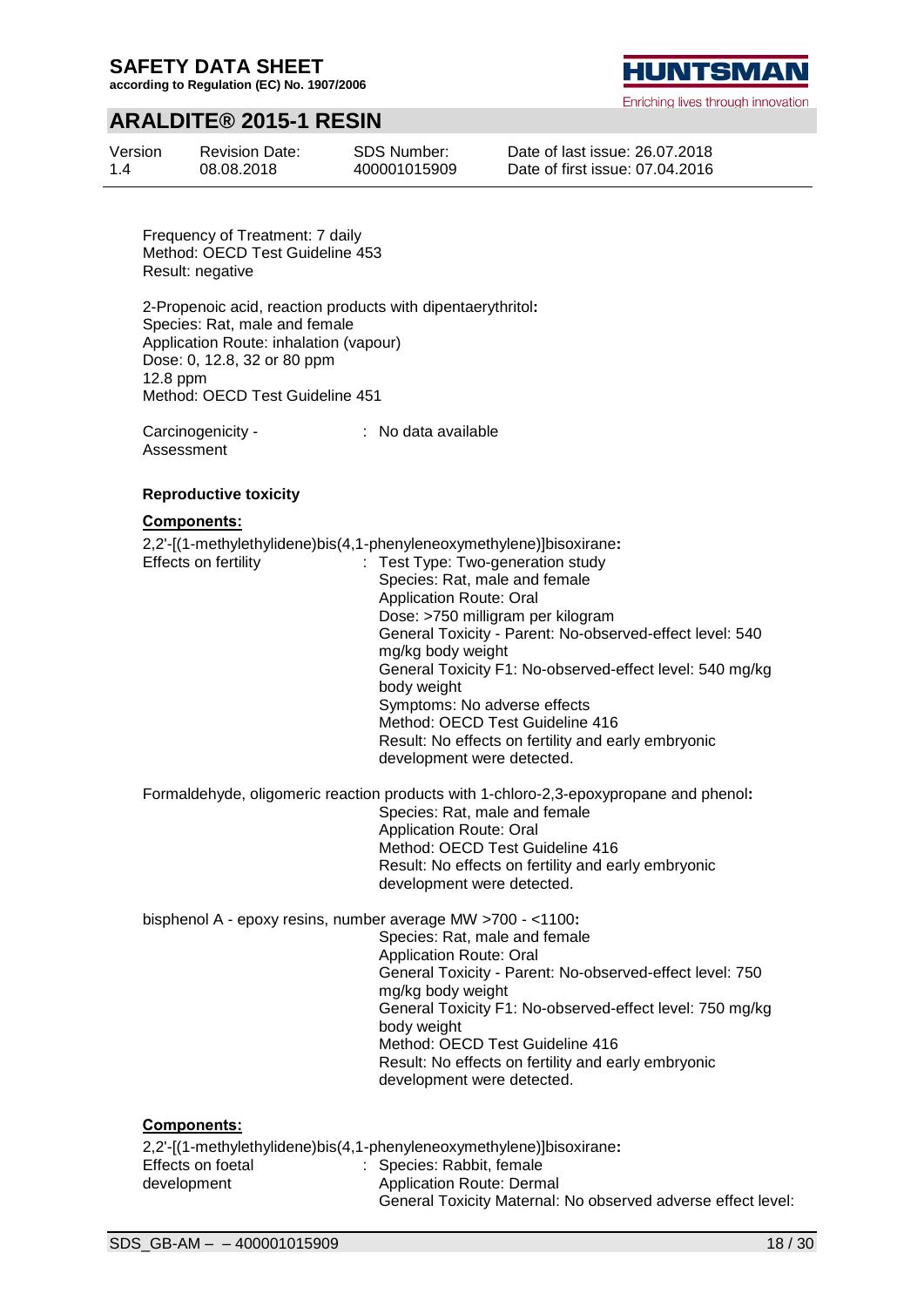**according to Regulation (EC) No. 1907/2006**

# **HUNTSMAN**

Enriching lives through innovation

# **ARALDITE® 2015-1 RESIN**

| Version<br>1.4 | <b>Revision Date:</b><br>08.08.2018                         | <b>SDS Number:</b><br>400001015909                                                                                                                | Date of last issue: 26.07.2018<br>Date of first issue: 07.04.2016                                                                                     |
|----------------|-------------------------------------------------------------|---------------------------------------------------------------------------------------------------------------------------------------------------|-------------------------------------------------------------------------------------------------------------------------------------------------------|
|                |                                                             | 30 mg/kg body weight<br>Method: Other guidelines<br>Result: No teratogenic effects                                                                |                                                                                                                                                       |
|                |                                                             | Species: Rabbit, female<br>Application Route: Oral<br>60 mg/kg body weight<br>Method: OECD Test Guideline 414<br>Result: No teratogenic effects   | General Toxicity Maternal: No observed adverse effect level:                                                                                          |
|                |                                                             | Species: Rat, female<br>Application Route: Oral<br>180 mg/kg body weight<br>Method: OECD Test Guideline 414<br>Result: No teratogenic effects     | General Toxicity Maternal: No observed adverse effect level:                                                                                          |
|                |                                                             | Species: Rabbit, female<br>Application Route: Dermal<br>30 mg/kg body weight<br>Result: No teratogenic effects                                    | Formaldehyde, oligomeric reaction products with 1-chloro-2,3-epoxypropane and phenol:<br>General Toxicity Maternal: No observed adverse effect level: |
|                | bisphenol A - epoxy resins, number average MW >700 - <1100: | Species: Rabbit, female<br><b>Application Route: Dermal</b><br>30 mg/kg body weight<br>Method: Other guidelines<br>Result: No teratogenic effects | General Toxicity Maternal: No observed adverse effect level:                                                                                          |
|                |                                                             | Species: Rabbit, female<br>Application Route: Oral<br>60 mg/kg body weight<br>Method: OECD Test Guideline 414<br>Result: No teratogenic effects   | General Toxicity Maternal: No observed adverse effect level:                                                                                          |
|                |                                                             | Species: Rat, female<br>Application Route: Oral<br>180 mg/kg body weight<br>Method: OECD Test Guideline 414<br>Result: No teratogenic effects     | General Toxicity Maternal: No observed adverse effect level:                                                                                          |
| Assessment     | Reproductive toxicity -                                     | No data available                                                                                                                                 |                                                                                                                                                       |

**STOT - single exposure**

No data available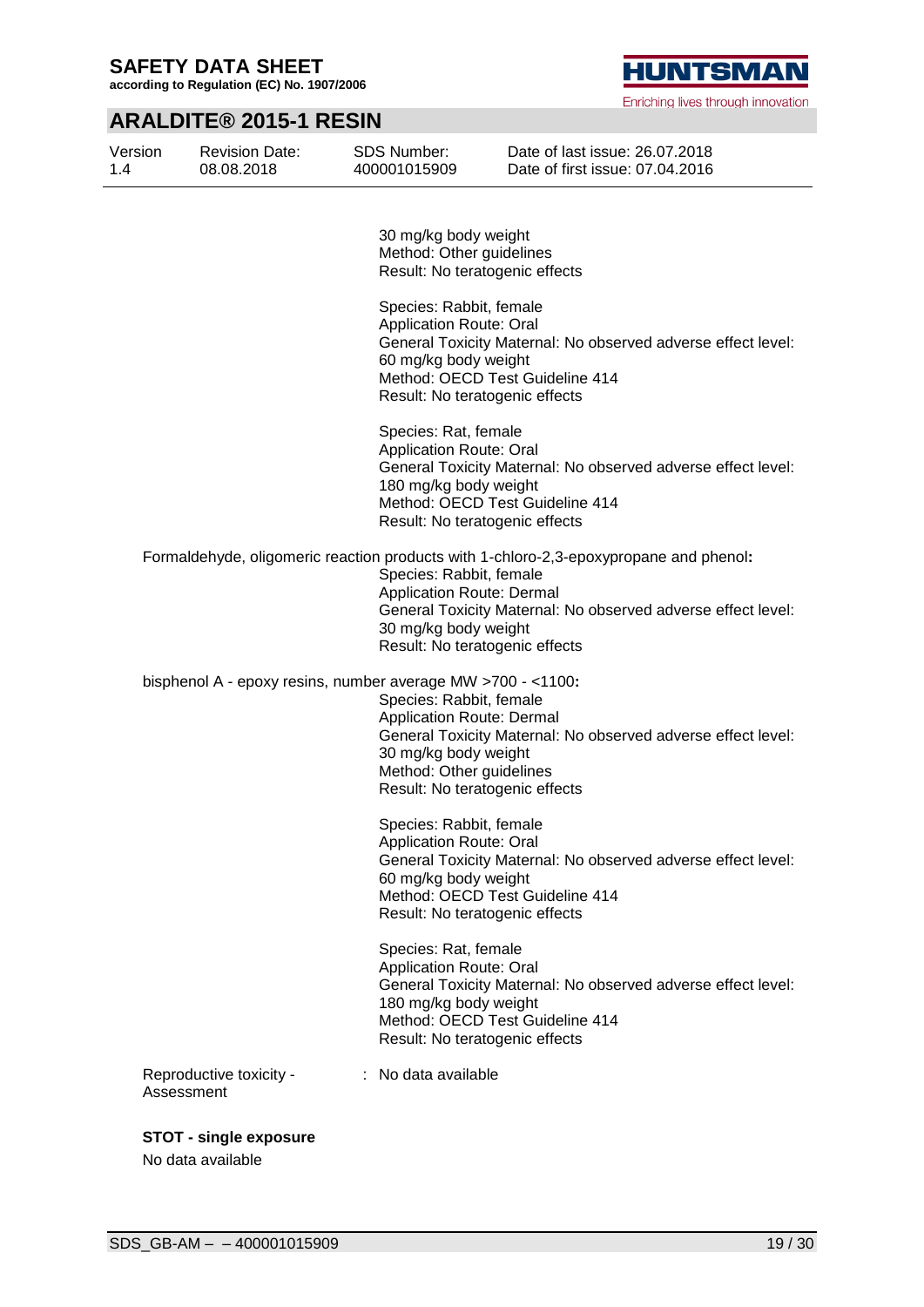**according to Regulation (EC) No. 1907/2006**

# **ARALDITE® 2015-1 RESIN**

Version 1.4

Revision Date: 08.08.2018

SDS Number: 400001015909 **HUNTSMA** 

Enriching lives through innovation

Date of last issue: 26.07.2018 Date of first issue: 07.04.2016

#### **STOT - repeated exposure**

No data available

#### **Repeated dose toxicity**

#### **Components:**

2,2'-[(1-methylethylidene)bis(4,1-phenyleneoxymethylene)]bisoxirane**:** Species: Rat, male and female NOAEL: 50 mg/kg Application Route: Ingestion Exposure time: 14 WeeksNumber of exposures: 7 d Method: Subchronic toxicity

Species: Rat, male and female NOEL: 10 mg/kg Application Route: Skin contact Exposure time: 13 WeeksNumber of exposures: 5 d Method: Subchronic toxicity

Species: Mouse, male NOAEL: 100 mg/kg Application Route: Skin contact Exposure time: 13 WeeksNumber of exposures: 3 d Method: Subchronic toxicity

Formaldehyde, oligomeric reaction products with 1-chloro-2,3-epoxypropane and phenol**:** Species: Rat, male and female NOAEL: 250 mg/kg Application Route: Ingestion Exposure time: 13 WeeksNumber of exposures: 7 d Method: Subchronic toxicity

1,4-bis(2,3-epoxypropoxy)butane**:** Species: Rat, male and female NOAEL: 200 mg/kg Application Route: Ingestion Exposure time: 28 dNumber of exposures: 7 d Method: Subacute toxicity

bisphenol A - epoxy resins, number average MW >700 - <1100**:** Species: Rat, male and female NOAEL: 50 mg/kg Application Route: Ingestion Exposure time: 14 WeeksNumber of exposures: 7 d Method: Subchronic toxicity

Species: Rat, male and female NOEL: 10 mg/kg Application Route: Skin contact Exposure time: 13 WeeksNumber of exposures: 5 d Method: Subchronic toxicity

Repeated dose toxicity - Assessment : No data available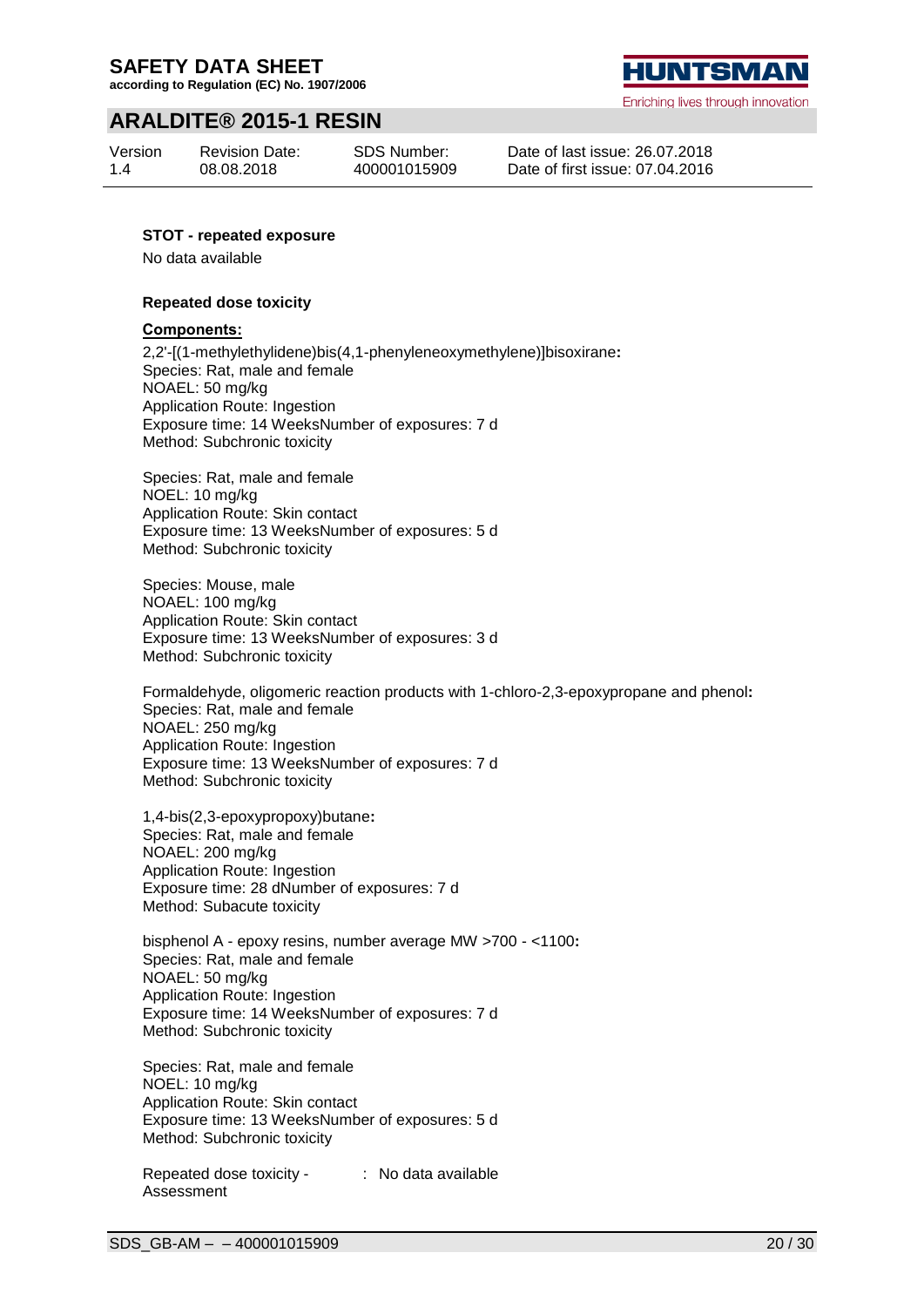**according to Regulation (EC) No. 1907/2006**

# **ARALDITE® 2015-1 RESIN**

| Version | <b>Revision Date:</b> | SDS Number:  | Date of last issue: 26.07.2018  |
|---------|-----------------------|--------------|---------------------------------|
| 1.4     | 08.08.2018            | 400001015909 | Date of first issue: 07.04.2016 |

### **Aspiration toxicity**

No data available

#### **Experience with human exposure**

General Information: No data available Inhalation: No data available Skin contact: No data available Eye contact: No data available Ingestion: No data available

### **Toxicology, Metabolism, Distribution**

No data available

### **Neurological effects**

No data available

#### **Further information**

Ingestion: No data available

### **SECTION 12: Ecological information**

#### **12.1 Toxicity**

| <b>Components:</b>                                     |                                                                                                                                                                           |
|--------------------------------------------------------|---------------------------------------------------------------------------------------------------------------------------------------------------------------------------|
|                                                        | 2,2'-[(1-methylethylidene)bis(4,1-phenyleneoxymethylene)]bisoxirane:                                                                                                      |
| Toxicity to fish                                       | : LC50 (Oncorhynchus mykiss (rainbow trout)): 1.5 mg/l<br>Exposure time: 96 h<br>Test Type: static test<br>Test substance: Fresh water<br>Method: OECD Test Guideline 203 |
| Toxicity to daphnia and other<br>aquatic invertebrates | : EC50 (Daphnia magna (Water flea)): 2.7 mg/l<br>Exposure time: 48 h<br>Test Type: static test<br>Test substance: Fresh water                                             |
| Toxicity to algae                                      | : EC50 (Selenastrum capricornutum (green algae)): 9.4 mg/l                                                                                                                |

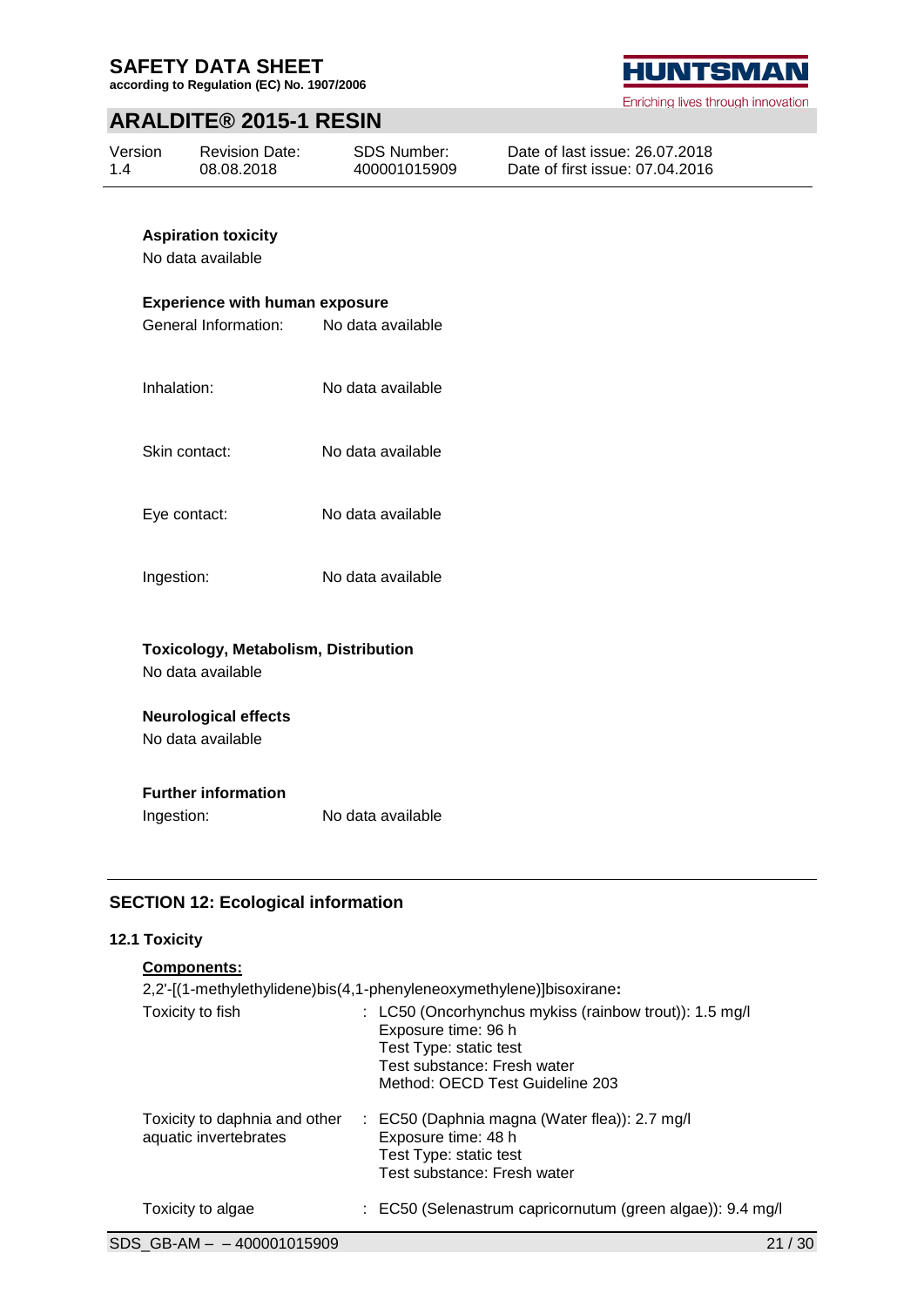**according to Regulation (EC) No. 1907/2006**

# **HUNTSMAN**

Enriching lives through innovation

# **ARALDITE® 2015-1 RESIN**

| Version<br>1.4 | <b>Revision Date:</b><br>08.08.2018                                          | <b>SDS Number:</b><br>400001015909                                                                                                                                        | Date of last issue: 26.07.2018<br>Date of first issue: 07.04.2016                                |
|----------------|------------------------------------------------------------------------------|---------------------------------------------------------------------------------------------------------------------------------------------------------------------------|--------------------------------------------------------------------------------------------------|
|                |                                                                              | Exposure time: 72 h<br>Test Type: static test<br>Test substance: Fresh water<br>Method: EPA-660/3-75-009                                                                  |                                                                                                  |
|                | Toxicity to microorganisms                                                   | $\therefore$ IC50 (activated sludge): $>$ 100 mg/l<br>Exposure time: 3 h<br>Test Type: static test<br>Test substance: Fresh water                                         |                                                                                                  |
|                | Toxicity to daphnia and other<br>aquatic invertebrates<br>(Chronic toxicity) | : NOEC: $0.3 \text{ mg/l}$<br>Exposure time: 21 d<br>Test Type: semi-static test<br>Test substance: Fresh water<br>Method: OECD Test Guideline 211                        | Species: Daphnia magna (Water flea)                                                              |
|                | Toxicity to fish                                                             | : LC50 (Fish): 2.54 mg/l<br>Exposure time: 96 h<br>Method: Calculation method                                                                                             | Formaldehyde, oligomeric reaction products with 1-chloro-2,3-epoxypropane and phenol:            |
|                | Toxicity to daphnia and other<br>aquatic invertebrates                       | Exposure time: 48 h<br>Method: Calculation method                                                                                                                         | : EC50 (Daphnia magna (Water flea)): 2.55 mg/l                                                   |
|                | Toxicity to algae                                                            | Exposure time: 72 h<br>Test Type: static test<br>Test substance: Fresh water<br>Method: OECD Test Guideline 201                                                           | : EC50 (Selenastrum capricornutum (green algae)): 1.8 mg/l                                       |
|                | M-Factor (Acute aquatic<br>toxicity)                                         | $\therefore$ 1                                                                                                                                                            |                                                                                                  |
|                | Toxicity to microorganisms                                                   | : IC50 (activated sludge): $> 100$ mg/l<br>Exposure time: 3 h<br>Test Type: static test<br>Test substance: Fresh water                                                    |                                                                                                  |
|                | Toxicity to daphnia and other<br>aquatic invertebrates<br>(Chronic toxicity) | : NOEC: $0.3 \text{ mg/l}$<br>Exposure time: 21 d<br>Test Type: semi-static test<br>Test substance: Fresh water<br>Method: OECD Test Guideline 211<br>similar substances. | Species: Daphnia magna (Water flea)<br>Remarks: Information given is based on data obtained from |
|                | 1,4-bis(2,3-epoxypropoxy)butane:                                             |                                                                                                                                                                           |                                                                                                  |
|                | Toxicity to fish                                                             | Exposure time: 96 h<br>Test Type: static test<br>Test substance: Fresh water<br>Method: OECD Test Guideline 203                                                           | : LC50 (Brachydanio rerio (zebrafish)): 24 mg/l                                                  |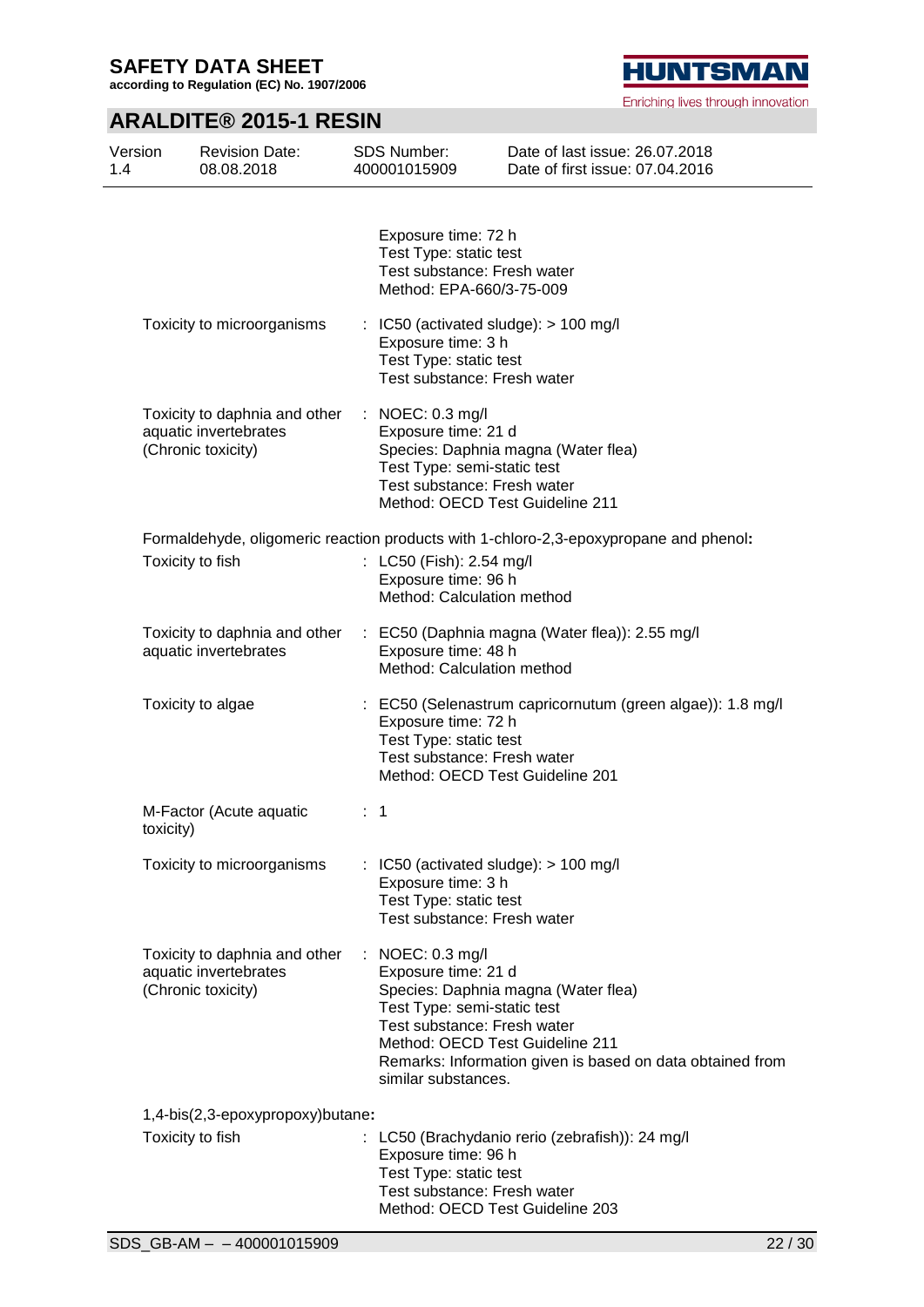**according to Regulation (EC) No. 1907/2006**

# **ARALDITE® 2015-1 RESIN**

| Version | <b>Revision Date:</b> | SDS Number:  | Date of last issue: 26.07.2018  |
|---------|-----------------------|--------------|---------------------------------|
| 1.4     | 08.08.2018            | 400001015909 | Date of first issue: 07.04.2016 |
|         |                       |              |                                 |

| Toxicity to daphnia and other<br>aquatic invertebrates      | : EC50 (Daphnia magna (Water flea)): 75 mg/l<br>Exposure time: 24 h<br>Test Type: static test<br>Test substance: Fresh water<br>Method: OECD Test Guideline 202                |
|-------------------------------------------------------------|--------------------------------------------------------------------------------------------------------------------------------------------------------------------------------|
| Toxicity to algae                                           | : $EL50: > 160$ mg/l<br>Exposure time: 72 h<br>Test Type: static test<br>Test substance: Fresh water<br>Method: OECD Test Guideline 201                                        |
| Toxicity to microorganisms                                  | $\therefore$ IC50 (activated sludge): $> 100$ mg/l<br>Exposure time: 3 h<br>Test Type: static test<br>Test substance: Fresh water<br>Method: OECD Test Guideline 209           |
|                                                             | bisphenol A - epoxy resins, number average MW >700 - <1100:                                                                                                                    |
| Toxicity to fish                                            | : LC50 (Oncorhynchus mykiss (rainbow trout)): > 100 mg/l<br>Exposure time: 96 h<br>Test Type: static test<br>Test substance: Fresh water                                       |
|                                                             | Method: OECD Test Guideline 203<br>GLP: no                                                                                                                                     |
| Toxicity to daphnia and other<br>aquatic invertebrates      | : EC50 (Daphnia magna (Water flea)): > 100 mg/l<br>Exposure time: 48 h<br>Test Type: static test<br>Test substance: Fresh water<br>Method: OECD Test Guideline 202<br>GLP: yes |
| Toxicity to algae                                           | : EgC50 (Selenastrum capricornutum (green algae)): > 100<br>mg/l<br>Exposure time: 72 h<br>Method: OECD Test Guideline 201<br>GLP: no                                          |
| 2-Propenoic acid, reaction products with dipentaerythritol: |                                                                                                                                                                                |
| Toxicity to fish                                            | : LL50 (Cyprinus carpio (Carp)): 13 mg/l<br>Exposure time: 96 h<br>Test Type: static test<br>Method: OECD Test Guideline 203                                                   |
| Toxicity to daphnia and other<br>aquatic invertebrates      | : EC50 (Daphnia magna (Water flea)): 18 mg/l<br>Exposure time: 48 h<br>Test Type: static test<br>Method: OECD Test Guideline 202                                               |
| Toxicity to algae                                           | : EL50 (Pseudokirchneriella subcapitata (green algae)): > 100<br>mg/l<br>Exposure time: 72 h<br>Test Type: static test                                                         |

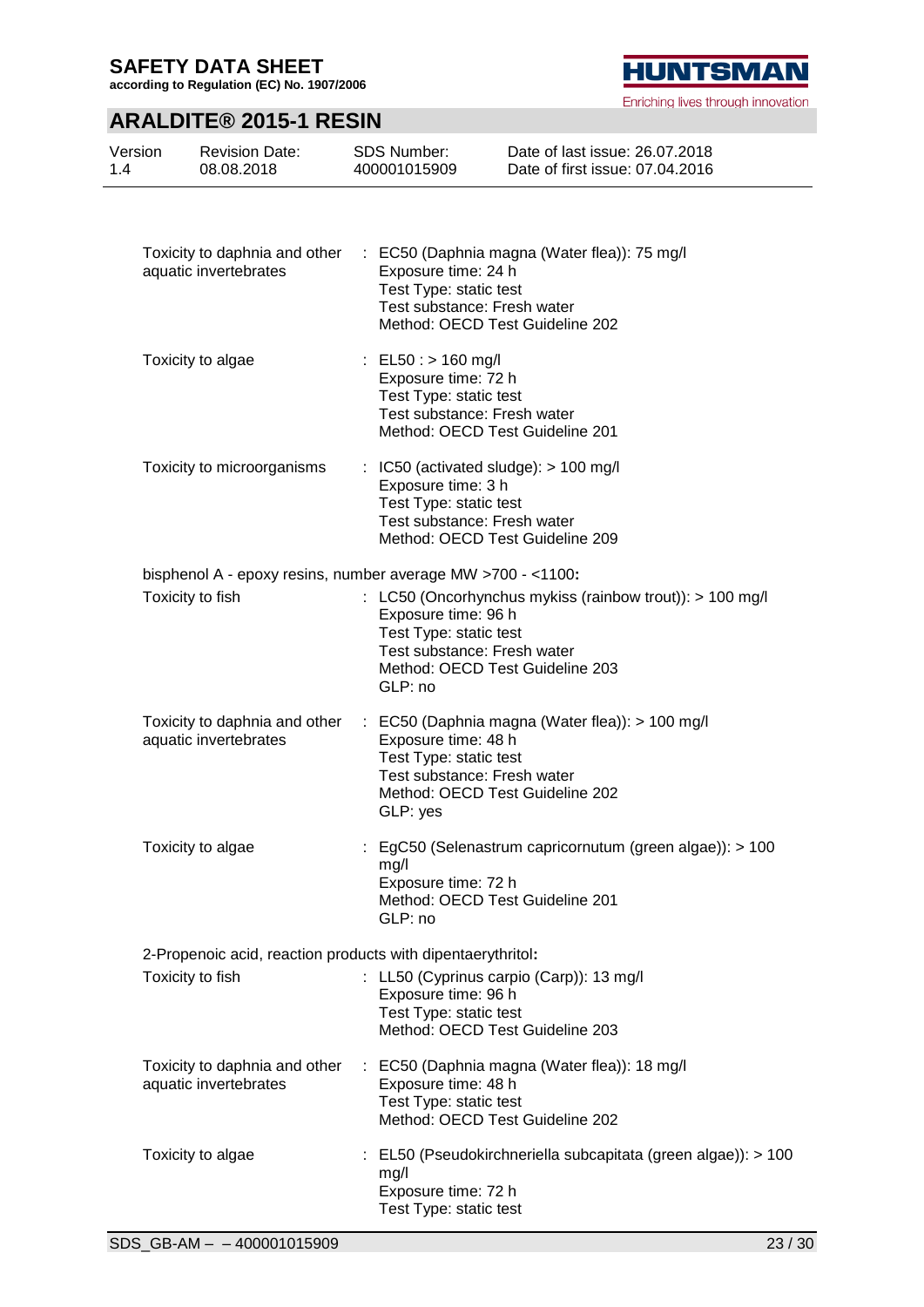**according to Regulation (EC) No. 1907/2006**

# **ARALDITE® 2015-1 RESIN**

| Version | <b>Revision Date:</b> | <b>SDS Number:</b> |
|---------|-----------------------|--------------------|
| 1.4     | 08.08.2018            | 400001015909       |

**HUNTSMAN** 

Enriching lives through innovation

Date of last issue: 26.07.2018 Date of first issue: 07.04.2016

Method: OECD Test Guideline 201 GLP: yes

### **12.2 Persistence and degradability**

| <b>Components:</b>                                          |                                                                                                                              |
|-------------------------------------------------------------|------------------------------------------------------------------------------------------------------------------------------|
|                                                             | 2,2'-[(1-methylethylidene)bis(4,1-phenyleneoxymethylene)]bisoxirane:                                                         |
| Biodegradability                                            | Inoculum: Sewage (STP effluent)<br>÷.<br>Concentration: 20 mg/l<br>Result: Not readily biodegradable.<br>Biodegradation: 5 % |
|                                                             | Exposure time: 28 d<br>Method: OECD Test Guideline 301F                                                                      |
| Stability in water                                          | : Degradation half life (DT50): 4.83 d (25 $^{\circ}$ C)<br>pH: 4                                                            |
|                                                             | Method: OECD Test Guideline 111<br>Remarks: Fresh water                                                                      |
|                                                             | Degradation half life (DT50): 7.1 d (25 °C)<br>pH: 9                                                                         |
|                                                             | Method: OECD Test Guideline 111<br>Remarks: Fresh water                                                                      |
|                                                             | Degradation half life (DT50): 3.58 d (25 °C)<br>pH: 7                                                                        |
|                                                             | Method: OECD Test Guideline 111<br>Remarks: Fresh water                                                                      |
|                                                             | Formaldehyde, oligomeric reaction products with 1-chloro-2,3-epoxypropane and phenol:                                        |
| Biodegradability                                            | : Inoculum: activated sludge<br>Concentration: 3 mg/l<br>Result: Not biodegradable                                           |
|                                                             | Biodegradation: ca. 0 %                                                                                                      |
|                                                             | Exposure time: 28 d<br>Method: Directive 67/548/EEC Annex V, C.4.E.                                                          |
| 1,4-bis(2,3-epoxypropoxy)butane:                            |                                                                                                                              |
| Biodegradability                                            | : Inoculum: activated sludge<br>Concentration: 20 mg/l<br>Result: Not readily biodegradable.                                 |
|                                                             | Biodegradation: 43 %                                                                                                         |
|                                                             | Exposure time: 28 d<br>Method: OECD Test Guideline 301F                                                                      |
| bisphenol A - epoxy resins, number average MW >700 - <1100: |                                                                                                                              |
| Biodegradability                                            | : Test Type: aerobic<br>Inoculum: Sewage (STP effluent)<br>Concentration: 20 mg/l<br>Result: Not biodegradable               |
|                                                             | Biodegradation: 5 %                                                                                                          |

Exposure time: 28 d

Method: OECD Test Guideline 301F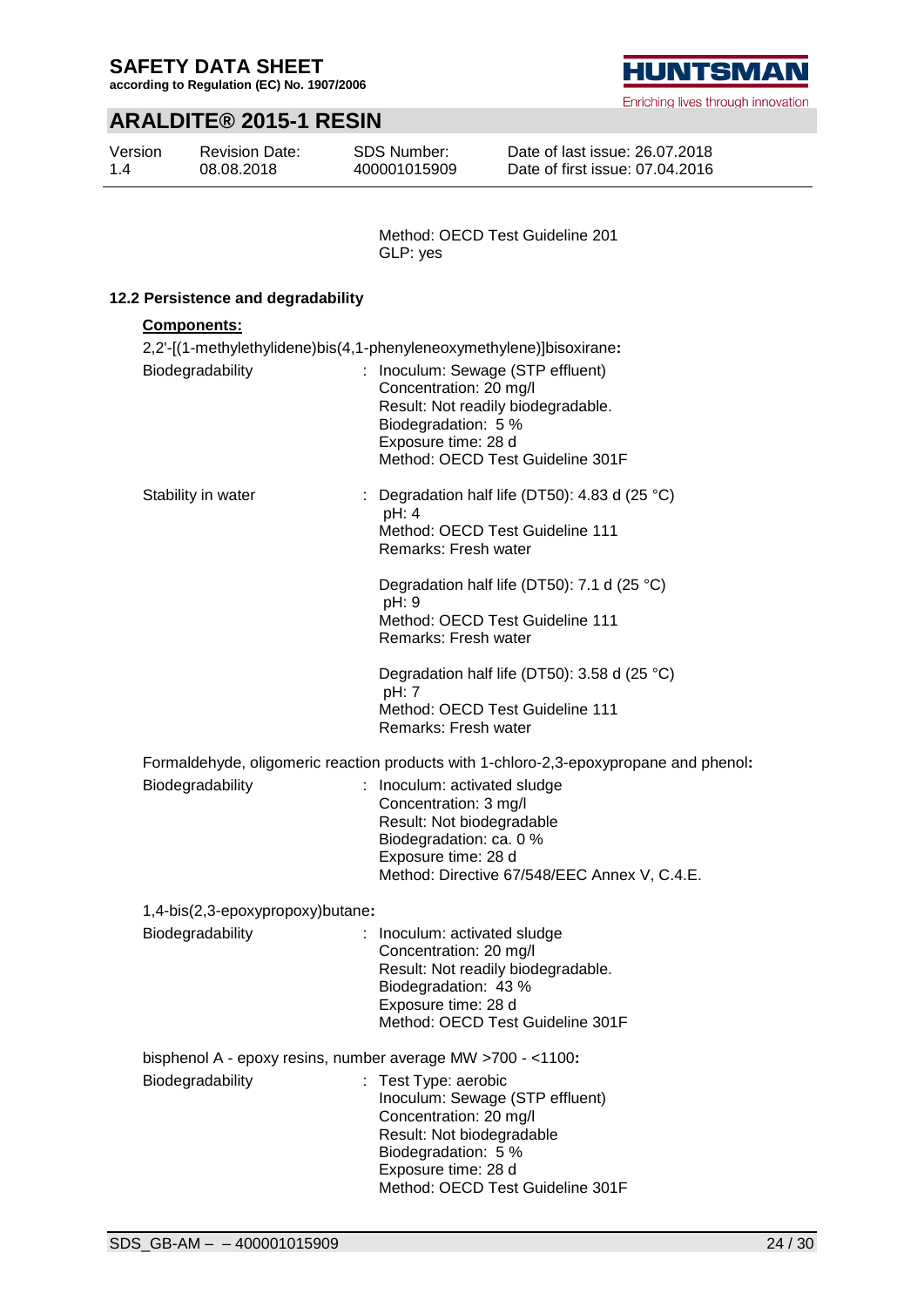**according to Regulation (EC) No. 1907/2006**

# **ARALDITE® 2015-1 RESIN**

| Version<br>1.4 | <b>Revision Date:</b><br>08.08.2018                           | <b>SDS Number:</b><br>400001015909                                           | Date of last issue: 26.07.2018<br>Date of first issue: 07.04.2016                     |
|----------------|---------------------------------------------------------------|------------------------------------------------------------------------------|---------------------------------------------------------------------------------------|
|                |                                                               |                                                                              |                                                                                       |
|                | Stability in water                                            | pH: 4                                                                        | : Degradation half life (DT50): 4.83 d (25 $^{\circ}$ C)                              |
|                |                                                               | Remarks: Fresh water                                                         | Method: OECD Test Guideline 111                                                       |
|                |                                                               | pH: 9                                                                        | Degradation half life (DT50): 7.1 d (25 °C)                                           |
|                |                                                               | Remarks: Fresh water                                                         | Method: OECD Test Guideline 111                                                       |
|                |                                                               | pH: 7                                                                        | Degradation half life (DT50): 3.58 d (25 °C)                                          |
|                |                                                               | Remarks: Fresh water                                                         | Method: OECD Test Guideline 111                                                       |
|                |                                                               | 2-Propenoic acid, reaction products with dipentaerythritol:                  |                                                                                       |
|                | Biodegradability                                              | : Test Type: aerobic<br>Inoculum: activated sludge<br>Concentration: 18 mg/l |                                                                                       |
|                |                                                               | Result: Not biodegradable<br>Biodegradation: 0 %                             |                                                                                       |
|                |                                                               | Exposure time: 28 d                                                          | Method: OECD Test Guideline 301B                                                      |
|                | 12.3 Bioaccumulative potential                                |                                                                              |                                                                                       |
|                | <b>Components:</b>                                            |                                                                              |                                                                                       |
|                | Bioaccumulation                                               | 2,2'-[(1-methylethylidene)bis(4,1-phenyleneoxymethylene)]bisoxirane:         | : Bioconcentration factor (BCF): 31<br>Remarks: Does not bioaccumulate.               |
|                | Partition coefficient: n-<br>octanol/water                    | : $log Pow: 3.242 (25 °C)$<br>pH: 7.1                                        |                                                                                       |
|                |                                                               |                                                                              | Method: OECD Test Guideline 117                                                       |
|                | <b>Bioaccumulation</b>                                        | : Species: Fish                                                              | Formaldehyde, oligomeric reaction products with 1-chloro-2,3-epoxypropane and phenol: |
|                |                                                               |                                                                              | Bioconcentration factor (BCF): 150<br>Remarks: Does not bioaccumulate.                |
|                | Partition coefficient: n-<br>octanol/water                    | : log Pow: 2.7 - 3.6                                                         | Method: OECD Test Guideline 117                                                       |
|                | 1,4-bis(2,3-epoxypropoxy)butane:<br>Partition coefficient: n- | : $log Pow: -0.269 (25 °C)$                                                  |                                                                                       |
|                | octanol/water                                                 | pH: 6.7                                                                      |                                                                                       |

|                 | bisphenol A - epoxy resins, number average MW >700 - <1100: |
|-----------------|-------------------------------------------------------------|
| Bioaccumulation | : Species: Fish                                             |
|                 | Bioconcentration factor (BCF): 31                           |
|                 | Remarks: Does not bioaccumulate.                            |

Method: OECD Test Guideline 117

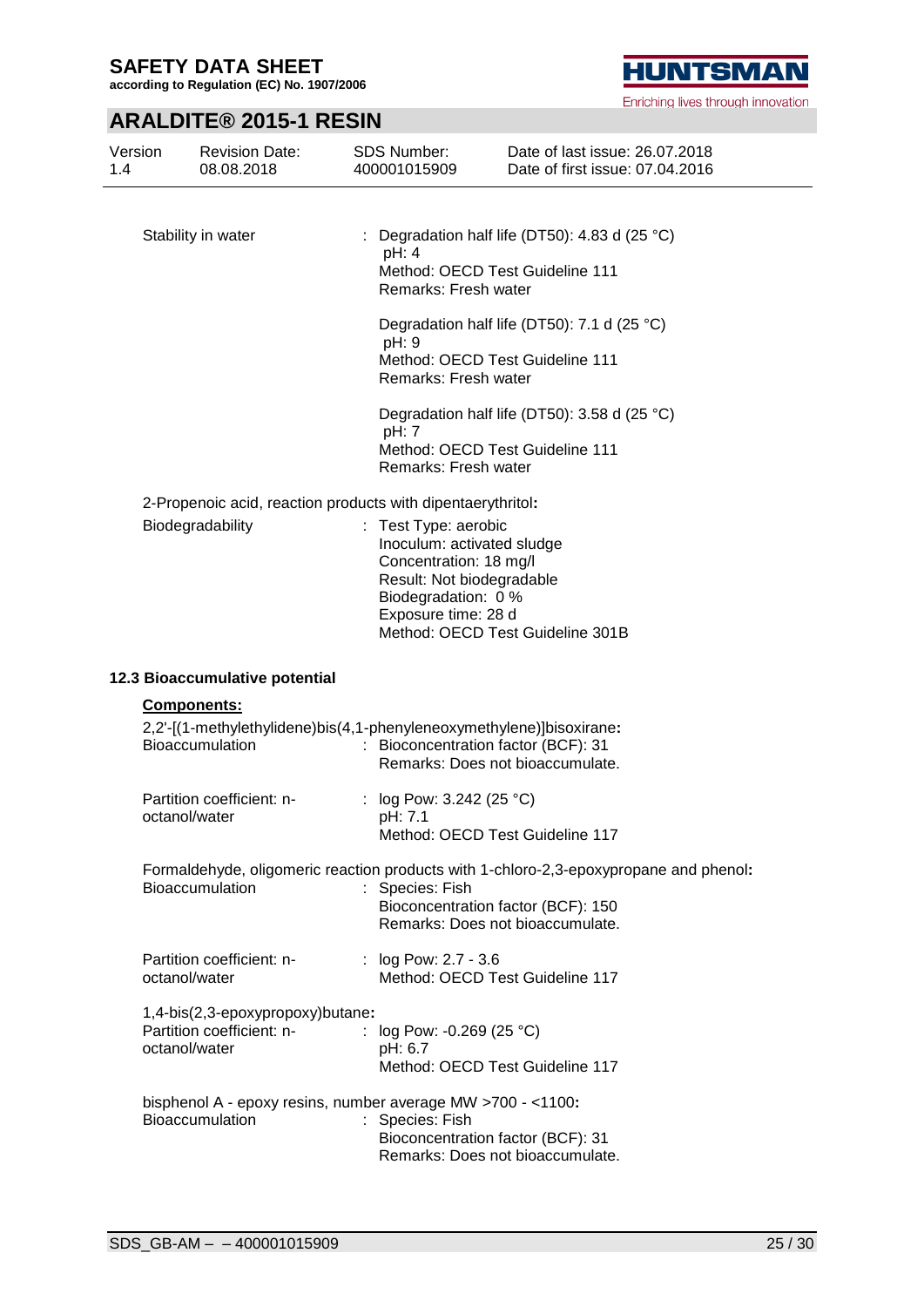**according to Regulation (EC) No. 1907/2006**

# **ARALDITE® 2015-1 RESIN**

| Version | <b>Revision Date:</b> | <b>SDS Number:</b> |
|---------|-----------------------|--------------------|
| 1.4     | 08.08.2018            | 400001015909       |

#### Date of last issue: 26.07.2018 Date of first issue: 07.04.2016

#### **12.4 Mobility in soil**

#### **Components:**

2,2'-[(1-methylethylidene)bis(4,1-phenyleneoxymethylene)]bisoxirane**:** Distribution among environmental compartments : Koc: 445

Formaldehyde, oligomeric reaction products with 1-chloro-2,3-epoxypropane and phenol**:** Distribution among environmental compartments : Koc: 4460 Method: OECD Test Guideline 121

| 1,4-bis(2,3-epoxypropoxy)butane: |                                 |
|----------------------------------|---------------------------------|
| Distribution among               | : Koc: 12.59                    |
| environmental compartments       | Method: OECD Test Guideline 121 |

bisphenol A - epoxy resins, number average MW >700 - <1100**:** Distribution among environmental compartments : Koc: 445

#### **12.5 Results of PBT and vPvB assessment**

#### **Product:**

Assessment : This substance/mixture contains no components considered to be either persistent, bioaccumulative and toxic (PBT), or very persistent and very bioaccumulative (vPvB) at levels of 0.1% or higher..

#### **12.6 Other adverse effects**

| <b>Product:</b>                      |                                                                                                      |
|--------------------------------------|------------------------------------------------------------------------------------------------------|
| Additional ecological<br>information | : An environmental hazard cannot be excluded in the event of<br>unprofessional handling or disposal. |
|                                      | Toxic to aquatic life with long lasting effects.                                                     |

#### **SECTION 13: Disposal considerations**

#### **13.1 Waste treatment methods**

| Product                | : The product should not be allowed to enter drains, water<br>courses or the soil.<br>Do not contaminate ponds, waterways or ditches with<br>chemical or used container.<br>Send to a licensed waste management company.<br>Dispose of as hazardous waste in compliance with local and<br>national regulations.<br>Dispose of contents/ container to an approved waste disposal<br>plant. |
|------------------------|-------------------------------------------------------------------------------------------------------------------------------------------------------------------------------------------------------------------------------------------------------------------------------------------------------------------------------------------------------------------------------------------|
| Contaminated packaging | : Empty remaining contents.<br>Dispose of as unused product.<br>Do not re-use empty containers.                                                                                                                                                                                                                                                                                           |

### **SECTION 14: Transport information**

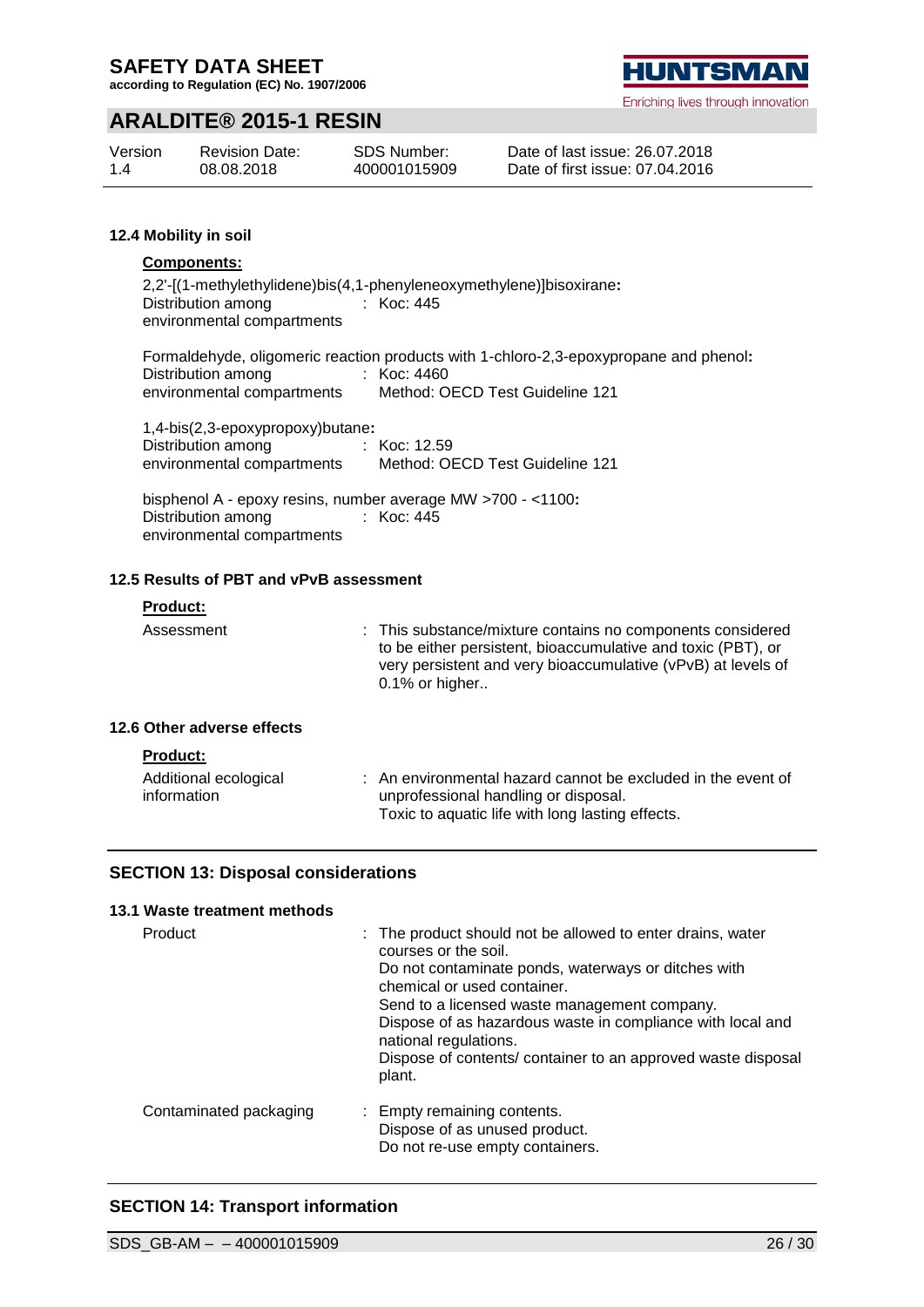Version

**according to Regulation (EC) No. 1907/2006**

# **ARALDITE® 2015-1 RESIN**

Revision Date:

SDS Number:

| 1.4 | 08.08.2018                                  | 400001015909     | Date of first issue: 07.04.2016                       |
|-----|---------------------------------------------|------------------|-------------------------------------------------------|
|     |                                             |                  |                                                       |
|     |                                             |                  |                                                       |
|     | <b>IATA</b><br>14.1 UN number               | $:$ UN 3082      |                                                       |
|     | 14.2 UN proper shipping                     |                  | : Environmentally hazardous substance, liquid, n.o.s. |
|     | name                                        |                  |                                                       |
|     |                                             |                  | (BISPHENOL A EPOXY RESIN, BISPHENOL F EPOXY           |
|     |                                             | RESIN)           |                                                       |
|     | 14.3 Transport hazard<br>class(es)          | 9                |                                                       |
|     | 14.4 Packing group                          | $\therefore$ III |                                                       |
|     | Labels                                      | Miscellaneous    |                                                       |
|     | Packing instruction (cargo                  | : 964            |                                                       |
|     | aircraft)<br>Packing instruction            | : 964            |                                                       |
|     | (passenger aircraft)                        |                  |                                                       |
|     |                                             |                  |                                                       |
|     | <b>IMDG</b>                                 |                  |                                                       |
|     | 14.1 UN number                              | : UN 3082        |                                                       |
|     | 14.2 UN proper shipping                     |                  | : ENVIRONMENTALLY HAZARDOUS SUBSTANCE, LIQUID,        |
|     | name                                        | N.O.S.           | (BISPHENOL A EPOXY RESIN, BISPHENOL F EPOXY           |
|     |                                             | RESIN)           |                                                       |
|     | 14.3 Transport hazard                       | : 9              |                                                       |
|     | class(es)                                   |                  |                                                       |
|     | 14.4 Packing group<br>Labels                | : III<br>9       |                                                       |
|     | EmS Code                                    | $: F-A, S-F$     |                                                       |
|     | <b>14.5 Environmental hazards</b>           |                  |                                                       |
|     | Marine pollutant                            | : yes            |                                                       |
|     |                                             |                  |                                                       |
|     | <b>ADR</b><br>14.1 UN number                | <b>UN 3082</b>   |                                                       |
|     | 14.2 UN proper shipping                     |                  | : ENVIRONMENTALLY HAZARDOUS SUBSTANCE, LIQUID,        |
|     | name                                        | N.O.S.           |                                                       |
|     |                                             |                  | (BISPHENOL A EPOXY RESIN, BISPHENOL F EPOXY           |
|     | 14.3 Transport hazard                       | RESIN)<br>9      |                                                       |
|     | class(es)                                   |                  |                                                       |
|     | 14.4 Packing group                          | : III            |                                                       |
|     | Labels<br><b>14.5 Environmental hazards</b> | : 9              |                                                       |
|     | Environmentally hazardous                   | : yes            |                                                       |
|     |                                             |                  |                                                       |
|     | <b>RID</b>                                  |                  |                                                       |
|     | 14.1 UN number                              | $:$ UN 3082      |                                                       |
|     | 14.2 UN proper shipping                     |                  | : ENVIRONMENTALLY HAZARDOUS SUBSTANCE, LIQUID,        |
|     | name                                        | N.O.S.           | (BISPHENOL A EPOXY RESIN, BISPHENOL F EPOXY           |
|     |                                             | RESIN)           |                                                       |
|     | 14.3 Transport hazard                       | 9                |                                                       |
|     | class(es)                                   |                  |                                                       |
|     | 14.4 Packing group<br>Labels                | - III<br>9       |                                                       |



Enriching lives through innovation

Date of last issue: 26.07.2018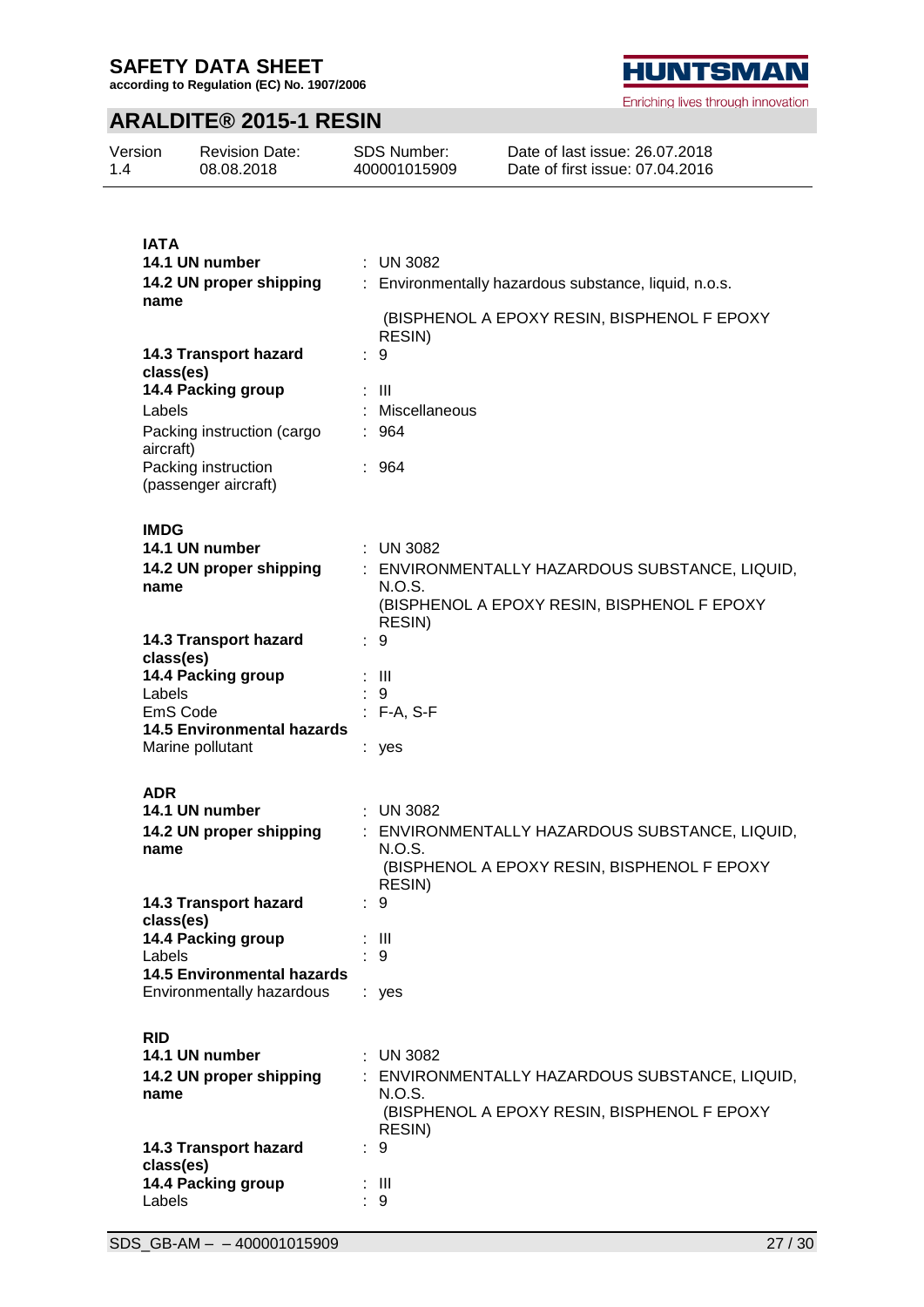**according to Regulation (EC) No. 1907/2006**

# **ARALDITE® 2015-1 RESIN**

| Version | <b>Revision Date:</b> | SDS Number:  |
|---------|-----------------------|--------------|
| 1.4     | 08.08.2018            | 400001015909 |

Date of last issue: 26.07.2018 Date of first issue: 07.04.2016

**14.5 Environmental hazards**

Environmentally hazardous : yes

#### **14.7 Transport in bulk according to Annex II of Marpol and the IBC Code**

Not applicable for product as supplied.

### **SECTION 15: Regulatory information**

### **15.1 Safety, health and environmental regulations/legislation specific for the substance or mixture**

| REACH - Candidate List of Substances of Very High<br>Concern for Authorisation (Article 59). | : This product does not contain<br>substances of very high concern<br>(Regulation (EC) No<br>1907/2006 (REACH), Article 57). |
|----------------------------------------------------------------------------------------------|------------------------------------------------------------------------------------------------------------------------------|
| REACH - List of substances subject to authorisation<br>(Annex XIV)                           | $:$ Not applicable                                                                                                           |
| REACH - List of substances subject to authorisation -<br>Future sunset date                  | : Not applicable                                                                                                             |

Other regulations:

Take note of Directive 94/33/EC on the protection of young people at work or stricter national regulations, where applicable.

| The components of this product are reported in the following inventories: |  |                                                                                 |  |
|---------------------------------------------------------------------------|--|---------------------------------------------------------------------------------|--|
| <b>DSL</b>                                                                |  | This product contains one or several components listed in the<br>Canadian NDSL. |  |
| <b>AICS</b>                                                               |  | : On the inventory, or in compliance with the inventory                         |  |
| <b>NZIoC</b>                                                              |  | : On the inventory, or in compliance with the inventory                         |  |
| <b>ENCS</b>                                                               |  | : On the inventory, or in compliance with the inventory                         |  |
| <b>KECI</b>                                                               |  | : On the inventory, or in compliance with the inventory                         |  |
| <b>PICCS</b>                                                              |  | : On the inventory, or in compliance with the inventory                         |  |
| <b>IECSC</b>                                                              |  | : On the inventory, or in compliance with the inventory                         |  |
| <b>TCSI</b>                                                               |  | : On the inventory, or in compliance with the inventory                         |  |
| TSCA                                                                      |  | On the inventory, or in compliance with the inventory                           |  |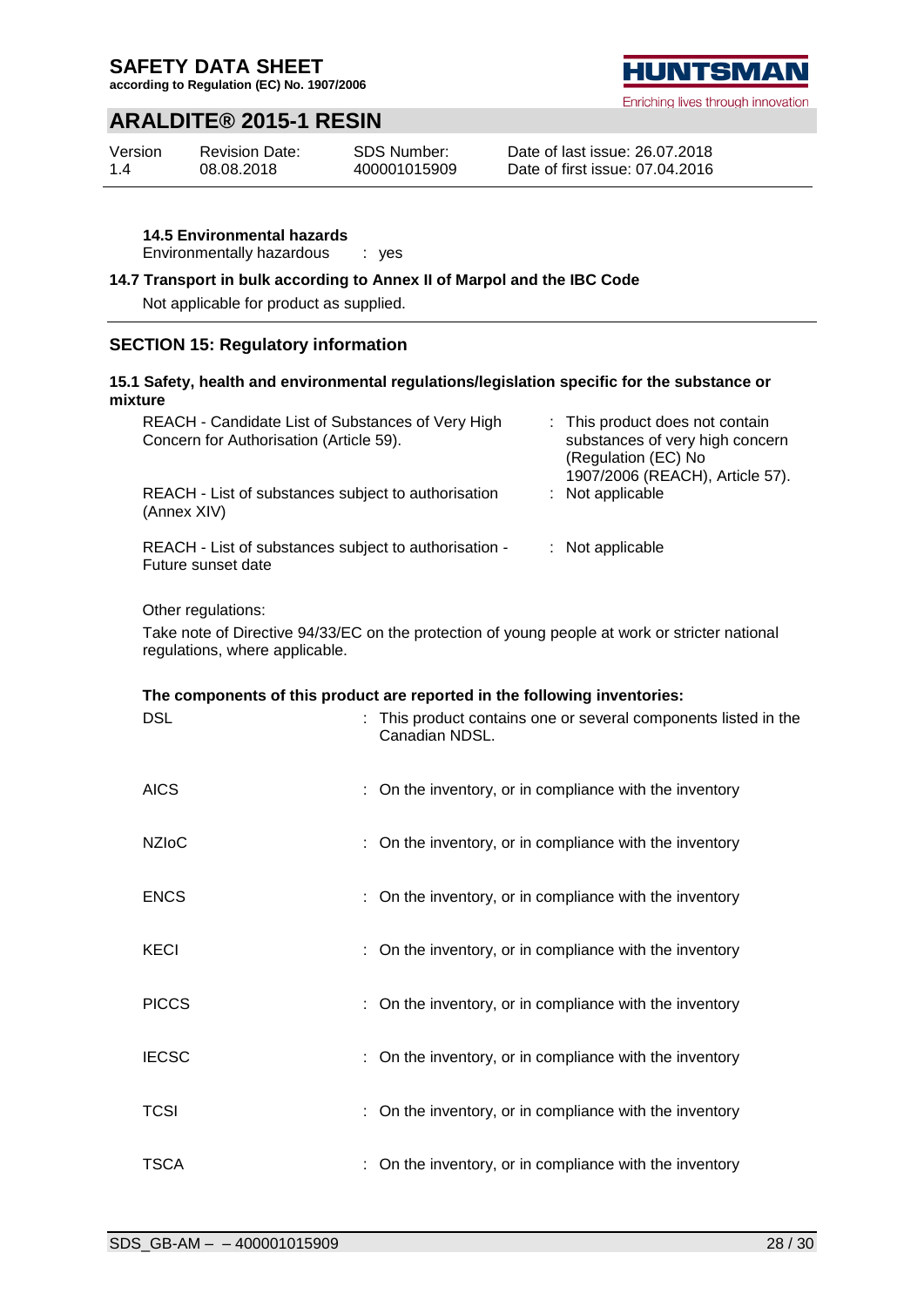**according to Regulation (EC) No. 1907/2006**

# **ARALDITE® 2015-1 RESIN**

| Version | <b>Revision Date:</b> | <b>SDS Number:</b> |
|---------|-----------------------|--------------------|
| 1.4     | 08.08.2018            | 400001015909       |

#### Date of last issue: 26.07.2018 Date of first issue: 07.04.2016

#### **Inventories**

AICS (Australia), DSL (Canada), IECSC (China), ENCS (Japan), KECI (Korea), NZIOC (New Zealand), PICCS (Philippines), TCSI (Taiwan), TSCA (United States of America (USA))

#### **15.2 Chemical safety assessment**

Chemical Safety Assessments for all substances in this product are either Complete or Not applicable.

### **SECTION 16: Other information**

#### **Full text of H-Statements**

| H302<br>H312<br>H315<br>H317<br>H318<br>H319<br>H332<br>H411<br>H412                                                    |                                                                                   | : Harmful if swallowed.<br>Harmful in contact with skin.<br>Causes skin irritation.<br>May cause an allergic skin reaction.<br>: Causes serious eye damage.<br>: Causes serious eye irritation.<br>: Harmful if inhaled.<br>Toxic to aquatic life with long lasting effects.<br>: Harmful to aquatic life with long lasting effects. |  |  |
|-------------------------------------------------------------------------------------------------------------------------|-----------------------------------------------------------------------------------|--------------------------------------------------------------------------------------------------------------------------------------------------------------------------------------------------------------------------------------------------------------------------------------------------------------------------------------|--|--|
| <b>Full text of other abbreviations</b>                                                                                 |                                                                                   |                                                                                                                                                                                                                                                                                                                                      |  |  |
| Acute Tox.<br><b>Aquatic Chronic</b><br>Eye Dam.<br>Eye Irrit.<br>Skin Irrit.<br>Skin Sens.<br>GB EH40<br>GB EH40 / TWA | : Acute toxicity<br>: Eye irritation<br>: Skin irritation<br>: Skin sensitisation | Long-term (chronic) aquatic hazard<br>Serious eye damage<br>UK. EH40 WEL - Workplace Exposure Limits<br>Long-term exposure limit (8-hour TWA reference period)                                                                                                                                                                       |  |  |
| <b>Further information</b>                                                                                              |                                                                                   |                                                                                                                                                                                                                                                                                                                                      |  |  |
| <b>Classification of the mixture:</b>                                                                                   |                                                                                   | <b>Classification procedure:</b>                                                                                                                                                                                                                                                                                                     |  |  |
| Skin Irrit. 2                                                                                                           | H315                                                                              | Calculation method                                                                                                                                                                                                                                                                                                                   |  |  |
| Eye Dam. 1                                                                                                              | H318                                                                              | Calculation method                                                                                                                                                                                                                                                                                                                   |  |  |
| Skin Sens. 1                                                                                                            | H317                                                                              | Calculation method                                                                                                                                                                                                                                                                                                                   |  |  |
| <b>Aquatic Chronic 2</b>                                                                                                | H411                                                                              | Calculation method                                                                                                                                                                                                                                                                                                                   |  |  |

While the information and recommendations in this publication are to the best of our knowledge, information and belief accurate at the date of publication, NOTHING HEREIN IS TO BE CONSTRUED AS A WARRANTY, EXPRESS OR OTHERWISE.

IN ALL CASES, IT IS THE RESPONSIBILITY OF THE USER TO DETERMINE THE APPLICABILITY OF SUCH INFORMATION AND RECOMMENDATIONS AND THE SUITABILITY OF ANY PRODUCT FOR ITS OWN PARTICULAR PURPOSE.